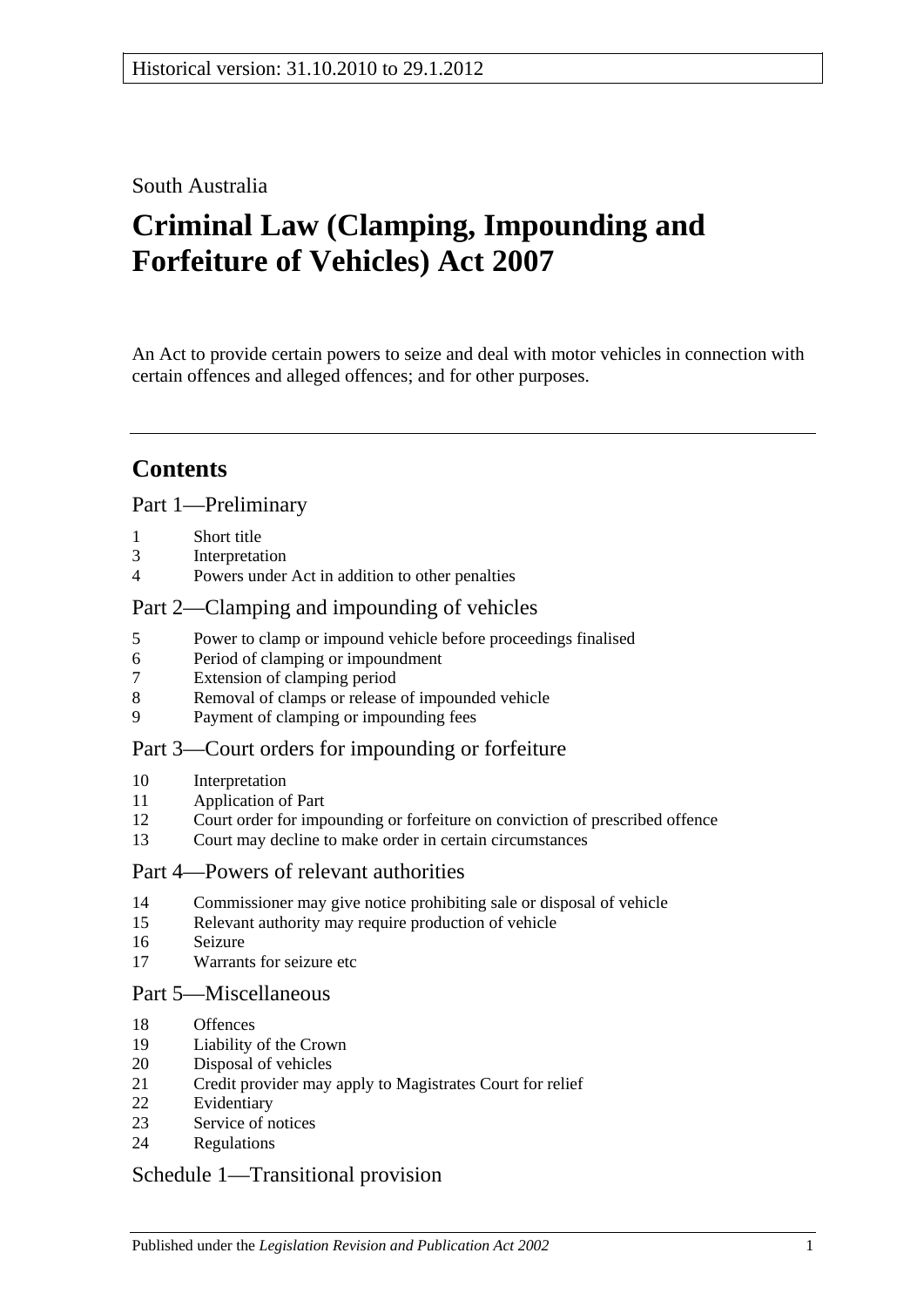## Part 3—Transitional provision

3 [Transitional provision](#page-17-1)

[Legislative history](#page-18-0)

## <span id="page-1-0"></span>**The Parliament of South Australia enacts as follows:**

## **Part 1—Preliminary**

#### <span id="page-1-1"></span>**1—Short title**

This Act may be cited as the *Criminal Law (Clamping, Impounding and Forfeiture of Vehicles) Act 2007*.

## <span id="page-1-2"></span>**3—Interpretation**

(1) In this Act, unless the contrary intention appears—

*clamp*, in relation to a motor vehicle, means immobilise the motor vehicle by means of wheel clamps (and *clamped* has a corresponding meaning);

*Commissioner* means the Commissioner of Police;

*credit provider* means—

- (a) a credit provider within the meaning of the *National Credit Code* in Schedule 1 to the *National Consumer Credit Protection Act 2009* of the Commonwealth; or
- (b) a person who, in the course of business, hires out goods under leasing agreements or hires out or agrees to sell goods under hire-purchase agreements;

*forfeiture offence* means an indictable offence of a kind prescribed by regulation for the purposes of this definition;

*motor vehicle* means a vehicle built to be propelled by a motor that forms part of the vehicle;

*prescribed offence* means a forfeiture offence or an offence of a kind prescribed by regulation for the purposes of this definition;

#### *public place* includes—

- (a) a place to which free access is permitted to the public, with the express or tacit consent of the owner or occupier of that place; and
- (b) a place to which the public are admitted on payment of money, the test of admittance being the payment of money only; and
- (c) a road, street, footway, court, alley or thoroughfare which the public are allowed to use, notwithstanding that that road, street, footway, court, alley or thoroughfare is on private property;

*registered owner* of a motor vehicle means a person recorded in a register kept under the *[Motor Vehicles Act](http://www.legislation.sa.gov.au/index.aspx?action=legref&type=act&legtitle=Motor%20Vehicles%20Act%201959) 1959* or the law of another State or Territory of the Commonwealth as an owner of the motor vehicle;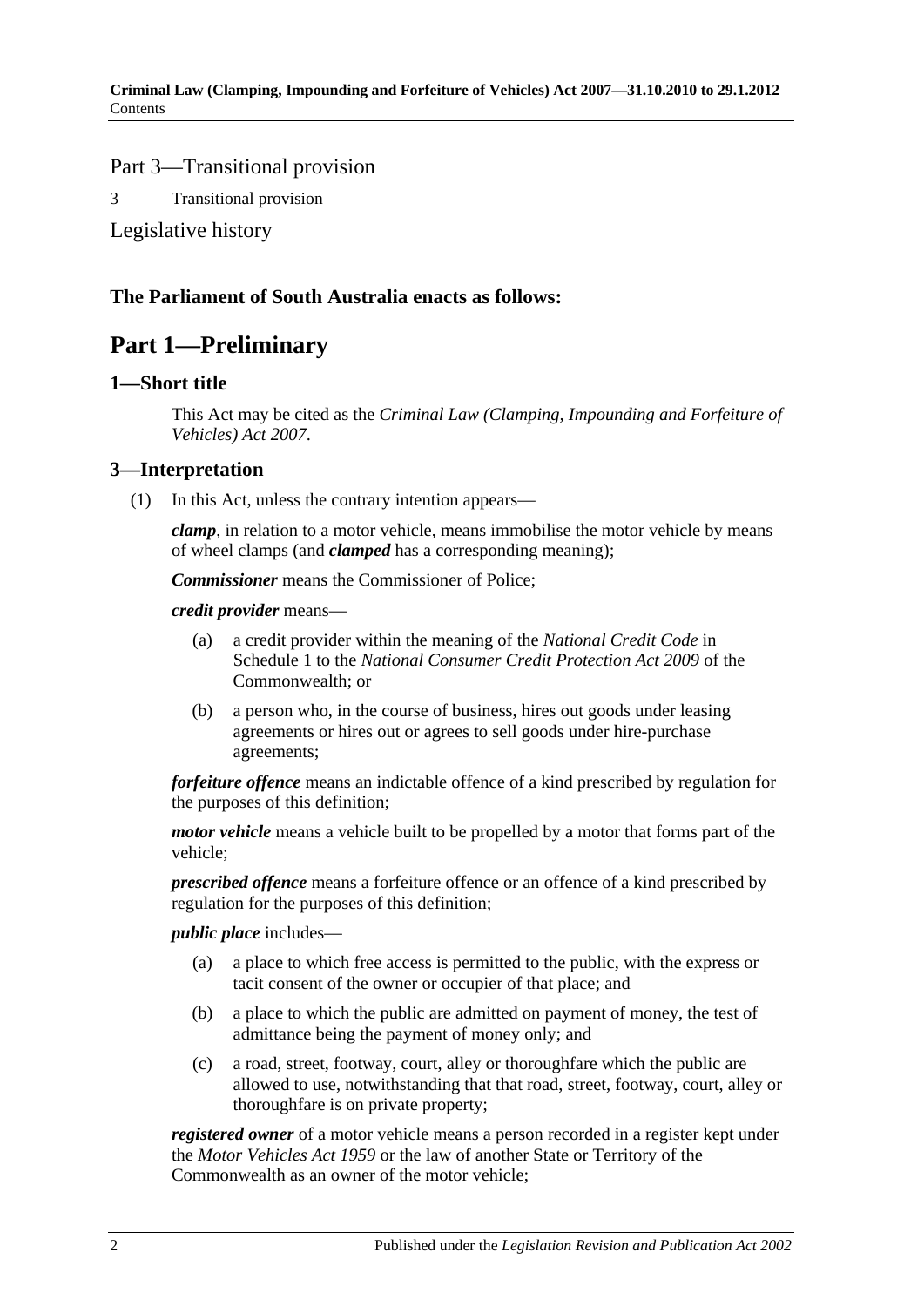#### *relevant authority* means—

- (a) in relation to the clamping or impounding of a motor vehicle under [Part 2—](#page-2-1)a police officer or person authorised by the Commissioner to exercise the powers of a relevant authority; or
- (b) in relation to the impounding or forfeiture of a motor vehicle in accordance with an order under [Part 3—](#page-6-0)the Sheriff or a person authorised by the Sheriff to exercise the powers of a relevant authority.
- (2) For the purposes of this Act, proceedings relating to an offence are *finalised* if—
	- (a) the charge of the offence is withdrawn or proceedings for the offence are otherwise discontinued; or
	- (b) a court has determined the charge.

## <span id="page-2-0"></span>**4—Powers under Act in addition to other penalties**

- (1) A power exercisable under this Act is exercisable in addition to any other penalty that may be imposed on a person in relation to a prescribed offence.
- (2) However, a court must, in imposing another penalty on a person in relation to a prescribed offence, have regard to any exercise of powers under this Act.

## <span id="page-2-1"></span>**Part 2—Clamping and impounding of vehicles**

## <span id="page-2-3"></span><span id="page-2-2"></span>**5—Power to clamp or impound vehicle before proceedings finalised**

- (1) If a person—
	- (a) is to be, or has been, reported for a prescribed offence and has been advised of that fact; or
	- (b) has been charged with, or arrested in relation to, a prescribed offence,

<span id="page-2-4"></span>a relevant authority may clamp or impound either—

- (c) a motor vehicle allegedly used by the person in the commission of the offence; or
- (d) any motor vehicle of which the person is a registered owner.
- (2) However, [subsection](#page-2-3) (1) does not apply if the person is to be, or has been, given an expiation notice in respect of the prescribed offence (unless that notice is withdrawn or the person elects to be prosecuted in accordance with the *[Expiation of Offences](http://www.legislation.sa.gov.au/index.aspx?action=legref&type=act&legtitle=Expiation%20of%20Offences%20Act%201996)  Act [1996](http://www.legislation.sa.gov.au/index.aspx?action=legref&type=act&legtitle=Expiation%20of%20Offences%20Act%201996)*).
- (3) A power to clamp or impound a motor vehicle under this section may be exercised at any time before proceedings for the relevant prescribed offence have been finalised.
- (4) A relevant authority may, for the purpose of exercising a power under this section in relation to a motor vehicle, seize the motor vehicle and deal with it in accordance with this Act.
- (5) Except as provided in [section](#page-11-1) 16(3), a motor vehicle must not be clamped on a public road or other area of a kind prescribed by regulation.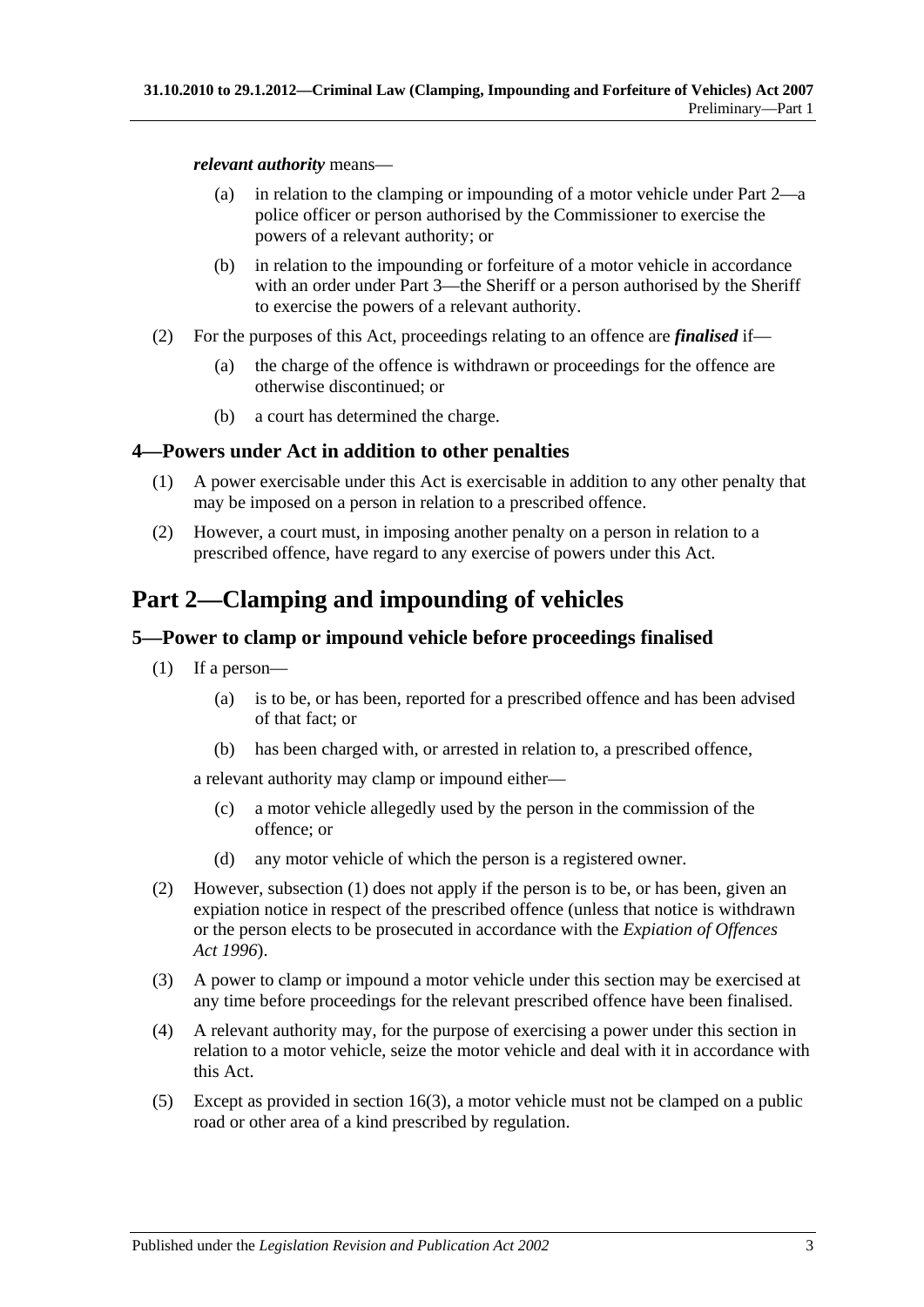- (6) The Commissioner must ensure that reasonable attempts are made to contact all current registered owners of a motor vehicle that is, or is to be, subject to an exercise of powers under this section (or, if there are no current registered owners of the motor vehicle, to contact the last registered owners) and—
	- (a) advise the owners of the action taken, or proposed to be taken, under this section; and
	- (ab) advise the owners that an application may be able to be made to the Commissioner under [section](#page-4-0) 8 for a determination bringing the clamping or impounding period to an end; and
	- (b) provide any information an owner requires in relation to removal of the clamps or release of the motor vehicle at the end of the clamping or impounding period,

(and such attempts must be made no later than 4 days after the motor vehicle is clamped or impounded).

## <span id="page-3-0"></span>**6—Period of clamping or impoundment**

Subject to this Part or to an order under [section](#page-14-0) 21, a motor vehicle that has been clamped or impounded under this Part is liable to remain clamped or impounded for a period of 28 days, commencing at the start of the day on which the motor vehicle is so clamped or impounded.

#### <span id="page-3-1"></span>**7—Extension of clamping period**

- (1) If a motor vehicle is, or is to be, clamped under this Part, the Commissioner may apply to the Magistrates Court for an order extending the period for which the motor vehicle is liable to remain clamped.
- (2) On the making of an application under this section, the Magistrates Court may—
	- (a) order that, despite [section](#page-3-0) 6, the motor vehicle is liable to remain clamped for a period specified in the order (which must be more than 28 days but must not exceed 90 days); and
	- (b) make any consequential or ancillary order that it thinks fit.
- <span id="page-3-2"></span>(3) Notice of an application for an order under this section relating to a motor vehicle must be given to—
	- (a) each registered owner of the motor vehicle; and
	- (b) each holder of a registered security interest in respect of the motor vehicle under the *[Goods Securities Act](http://www.legislation.sa.gov.au/index.aspx?action=legref&type=act&legtitle=Goods%20Securities%20Act%201986) 1986*; and
	- (c) if the Commissioner is aware that any other person claims ownership of the motor vehicle or is likely to suffer financial or physical hardship as a result of the making of an order under this section—that person.
- (4) The Court—
	- (a) must, if a person given notice of the application under [subsection](#page-3-2) (3) so requests, hear representations from the person in relation to the application; and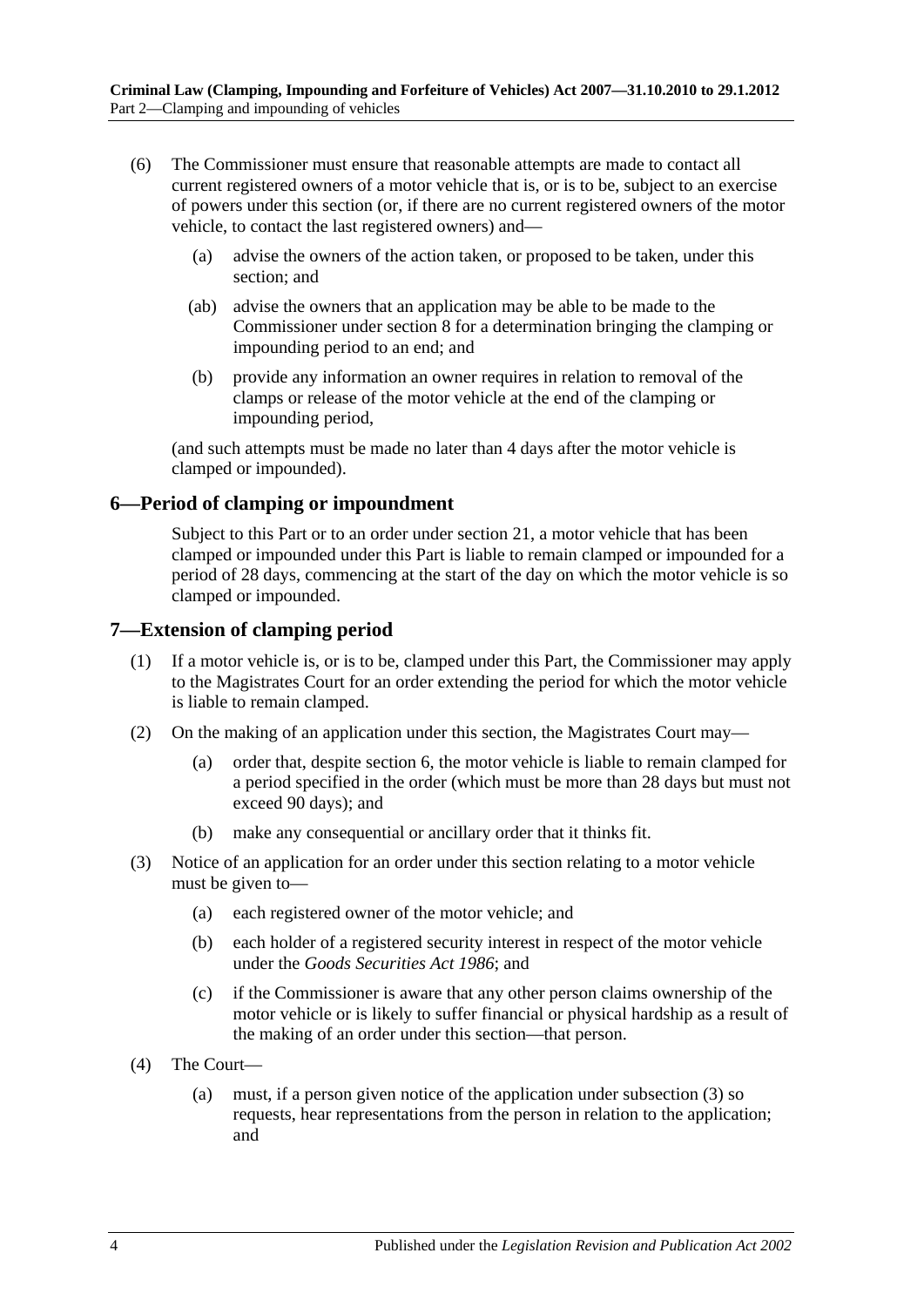- (b) may, at the request of any other person who is likely to be affected by the making of the order, hear representations from that person in relation to the application.
- (5) In determining whether to make an order in relation to a motor vehicle under this section, the Court must have regard to the following matters:
	- (a) whether the person whose alleged offending forms the basis for the exercise of powers under this Part (the *alleged offender*) has previously been found guilty of, or expiated, any prescribed offences;
	- (b) the seriousness of the allegations against the alleged offender;
	- (c) the likely effect of extending the period of clamping on the alleged offender's behaviour;
	- (d) whether the motor vehicle is owned by the alleged offender;
	- (e) if the motor vehicle is used by persons other than the alleged offender—the extent to which any extension of the period of clamping would affect the alleged offender as opposed to the other users of the motor vehicle;
	- (f) whether there is evidence that any person would suffer financial or physical hardship as a result of the making of the order;
	- (g) any other matters the Court thinks fit.

#### <span id="page-4-0"></span>**8—Removal of clamps or release of impounded vehicle**

- (1) When the clamping or impounding period for a motor vehicle ends—
	- (a) a person entitled to custody of the motor vehicle must, after the end of the period and during ordinary business hours, apply for removal of the clamps or release of the motor vehicle; and
	- (b) on the making of such an application the relevant authority must release the motor vehicle, as soon as is reasonably practicable, into the custody of that person.
- <span id="page-4-1"></span>(2) If, in relation to a motor vehicle clamped or impounded under this Part, the Commissioner is satisfied that
	- (a) in the case of a motor vehicle referred to in [section](#page-2-4)  $5(1)(c)$ —the motor vehicle was, at the time of the offence, stolen or otherwise unlawfully in the possession of the person or was being used by the person in circumstances prescribed by regulation; or
	- (b) in any case—grounds did not exist under [section](#page-2-2) 5 to clamp or impound the motor vehicle,

the Commissioner must determine that the clamping or impounding period will be taken to have ended.

- <span id="page-4-2"></span>(2a) If, in relation to a motor vehicle clamped or impounded under this Part, the Commissioner is satisfied that—
	- (a) the offence occurred without the knowledge or consent of any person who was an owner of the motor vehicle at the time of the offence; or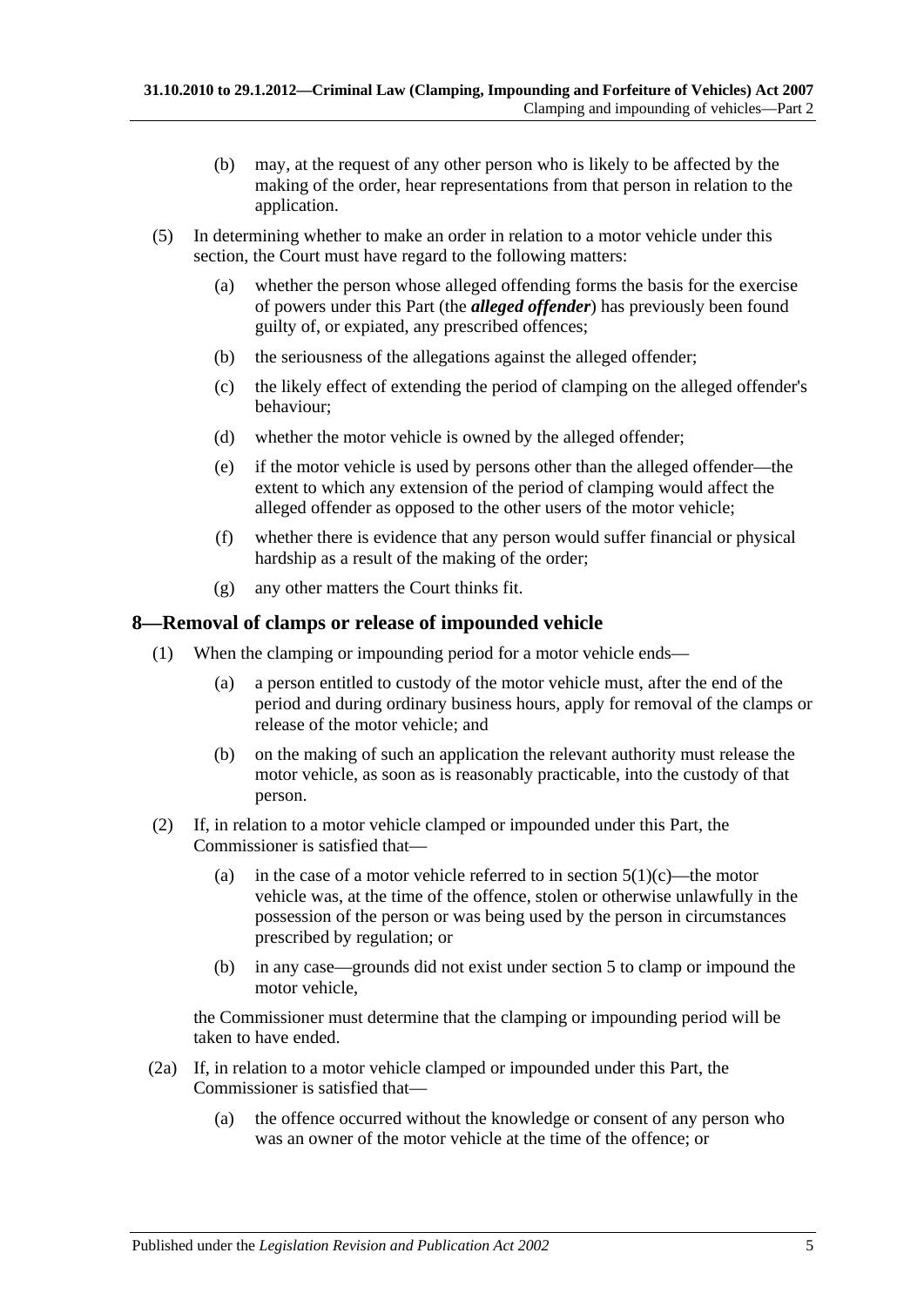- (b) continued clamping or impounding of the motor vehicle would cause severe financial or physical hardship to a person other than the alleged offender or a person who was knowingly involved in, or who aided or abetted, the commission of the offence; or
- (c) other grounds exist that warrant bringing the clamping or impounding period to an end,

the Commissioner may determine that the clamping or impounding period will be taken to have ended.

- (2b) The Commissioner may make a determination under [subsection](#page-4-1) (2) or [\(2a\)](#page-4-2) on the Commissioner's own initiative or on application and, if an application for a determination is made, the Commissioner must determine the application as soon as is reasonably practicable.
- (2c) However, an application may not be made under [subsection](#page-4-2) (2a) by or on behalf of the alleged offender.
- (2d) If the Commissioner has not determined an application made under this section within 8 days after it is received, the Commissioner is to be taken to have refused the application.
- (3) Nothing in this section—
	- (a) prevents the relevant authority from removing clamps from a motor vehicle or releasing a motor vehicle before the end of the clamping or impounding period for administrative reasons; or
	- (b) obliges the relevant authority to remove clamps from a motor vehicle or release a motor vehicle outside of ordinary business hours; or
	- (c) obliges the relevant authority to remove clamps from a motor vehicle or release a motor vehicle into the custody of a person if the relevant authority is not satisfied that the person who applied for removal or release is entitled to custody of the motor vehicle.
- (4) In this section—

*clamping or impounding period*, in relation to a motor vehicle, means the period for which the motor vehicle is liable to remain clamped or impounded under this Part;

*ordinary business hours* means the hours between 9 am and 5 pm on any day other than a Saturday, Sunday or public holiday;

*person entitled to custody of a motor vehicle* means—

- (a) an owner of the motor vehicle; or
- (b) a person authorised by an owner of the motor vehicle to take custody of the motor vehicle; or
- (c) a person legally entitled to possession of the motor vehicle.

## <span id="page-5-1"></span><span id="page-5-0"></span>**9—Payment of clamping or impounding fees**

- $(1)$  If—
	- (a) a motor vehicle is clamped or impounded under this Part in relation to a prescribed offence; and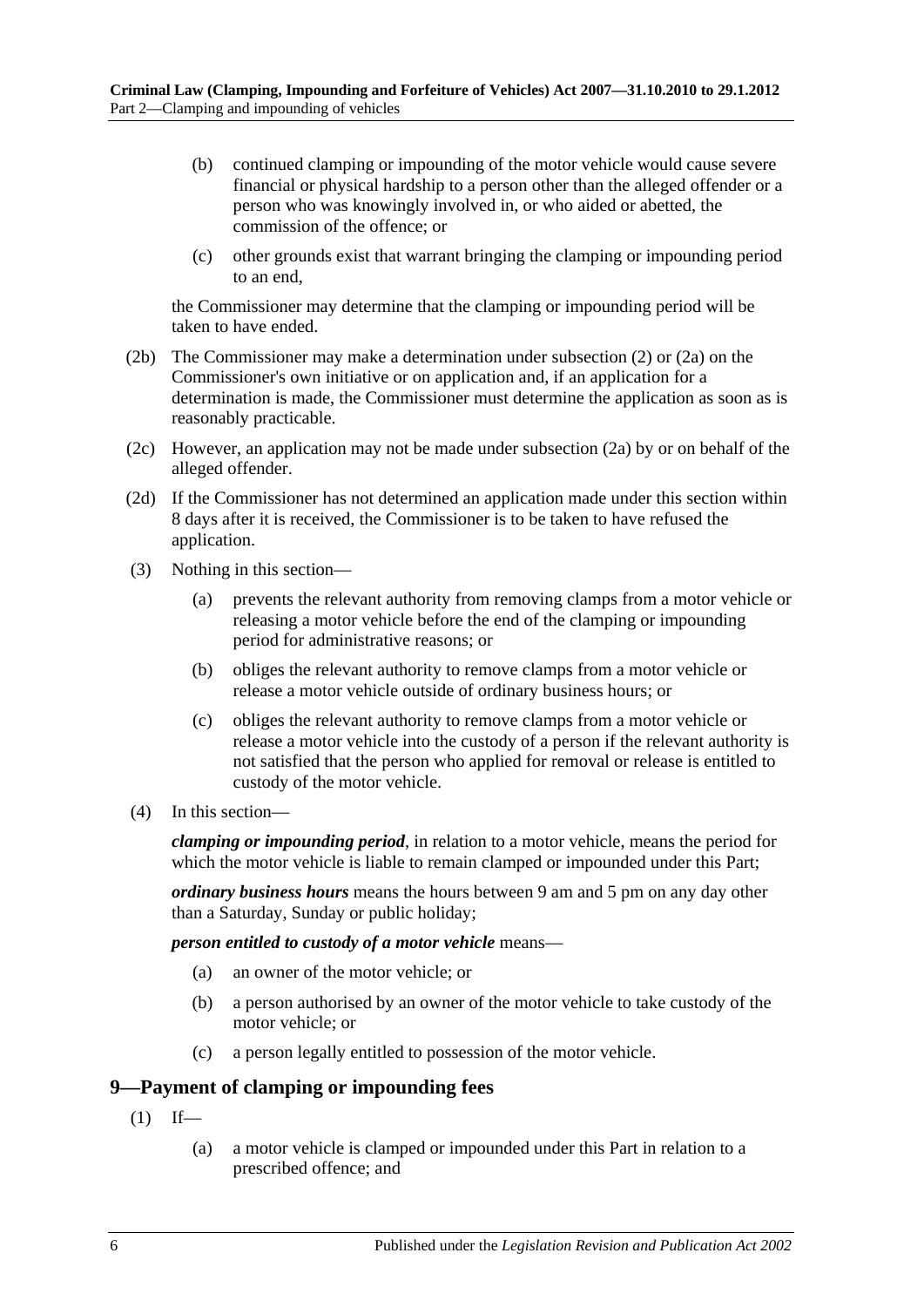(b) a court subsequently finds the person guilty of the prescribed offence or another prescribed offence arising out of the same course of conduct,

the court must, on application by the prosecution, order that the person is liable to pay the clamping or impounding fees to the Commissioner.

- (2) If an application is not made to the court in accordance with [subsection](#page-5-1) (1), the person is, on being found guilty of the prescribed offence or another prescribed offence arising out of the same course of conduct, liable to pay the clamping or impounding fees to the Commissioner (and in such a case, the fees are recoverable as a debt).
- (3) In this section—

*clamping or impounding fees* means fees calculated in accordance with the regulations in relation to the clamping or impounding of the motor vehicle under this Part.

## <span id="page-6-0"></span>**Part 3—Court orders for impounding or forfeiture**

## <span id="page-6-1"></span>**10—Interpretation**

For the purposes of an application for an order under this Part, a person will be taken to have been found guilty of, or to have expiated, a prescribed offence if the person has been found guilty of, or has expiated, an offence that is, at the date of the application, a prescribed offence.

## <span id="page-6-2"></span>**11—Application of Part**

This Part applies to a conviction for a prescribed offence if—

- (a) the offence was committed after the commencement of this Part; and
- (b) either—
	- (i) the offence is a forfeiture offence; or
	- (ii) the convicted person has been found guilty of or expiated at least 1 other prescribed offence committed or allegedly committed within 10 years of the date of the offence; and
- <span id="page-6-6"></span>(c) either—
	- (i) a motor vehicle was used by the convicted person in the commission of the offence and that motor vehicle was not, at the time of the offence, stolen or otherwise unlawfully in the possession of the person or being used by the person in circumstances (if any) prescribed by regulation; or
	- (ii) the convicted person is a registered owner of a motor vehicle.

## <span id="page-6-3"></span>**12—Court order for impounding or forfeiture on conviction of prescribed offence**

- <span id="page-6-5"></span><span id="page-6-4"></span>(1) Subject to [section](#page-8-0) 13, if this Part applies to a conviction for a prescribed offence, the court that records the conviction must, on the application of the prosecution—
	- (a) order that the motor vehicle specified in the application is forfeited to the Crown if—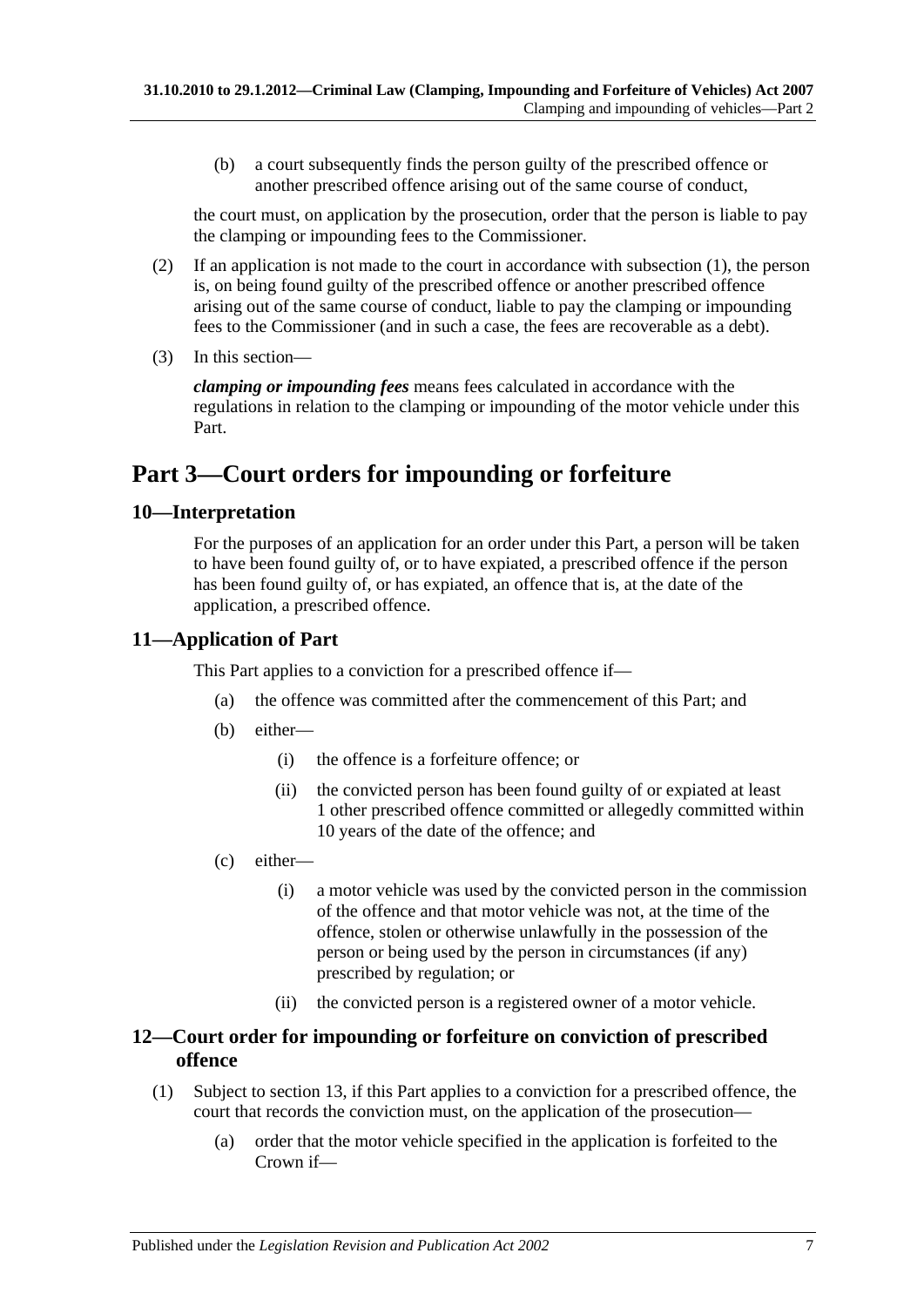- (i) the offence is a forfeiture offence; or
- (ii) the convicted person has been found guilty of or expiated at least 1 other prescribed offence committed or allegedly committed within 12 months of the date of the offence; or
- (iii) the convicted person has been found guilty of or expiated at least 2 other prescribed offences committed or allegedly committed within 10 years of the date of the offence; or
- (b) order that the motor vehicle specified in the application be impounded by the relevant authority for a period not exceeding 6 months if—
	- (i) the convicted person has been found guilty of or expiated 1 other prescribed offence committed or allegedly committed within 10 years of the date of the offence; and
	- (ii) [paragraph](#page-6-4) (a) does not apply.
- (1a) If the court makes an order under [subsection](#page-6-5) (1), it must also order that the convicted person pay to the relevant authority fees calculated in accordance with the regulations in relation to the forfeiture or impounding of the motor vehicle.

**Note—**

If a motor vehicle has been clamped or impounded under [Part 2](#page-2-1) in relation to the offence, the court must also, on the application of the prosecution, order the payment of fees under [section](#page-5-0) 9.

- <span id="page-7-0"></span>(2) Notice of an application for an order under this section relating to a motor vehicle must be given to—
	- (a) each registered owner of the motor vehicle; and
	- (b) if the prosecution is aware that any other person claims ownership of the motor vehicle or is likely to suffer financial or physical hardship as a result of the making of an order under this section—that person; and
	- (c) in the case of an application for an order for forfeiture of the motor vehicle—each holder of a registered security interest in respect of the motor vehicle under the *[Goods Securities Act](http://www.legislation.sa.gov.au/index.aspx?action=legref&type=act&legtitle=Goods%20Securities%20Act%201986) 1986*.
- (3) A court hearing an application for an order under this section relating to a motor vehicle—
	- (a) must, if a person given notice of the application under [subsection](#page-7-0) (2) so requests, hear representations from the person in relation to the application; and
	- (b) may, at the request of any other person who is likely to be affected by the making of the order, hear representations from that person in relation to the application.
- (4) A court making an order under this section may make any consequential or ancillary order or direction that it considers necessary or expedient in the circumstances of the case.
- (5) If a court makes an order for the impounding or forfeiture of a motor vehicle under this section, the relevant authority is authorised to seize the motor vehicle and deal with it in accordance with this Act and the requirements (if any) specified in the order.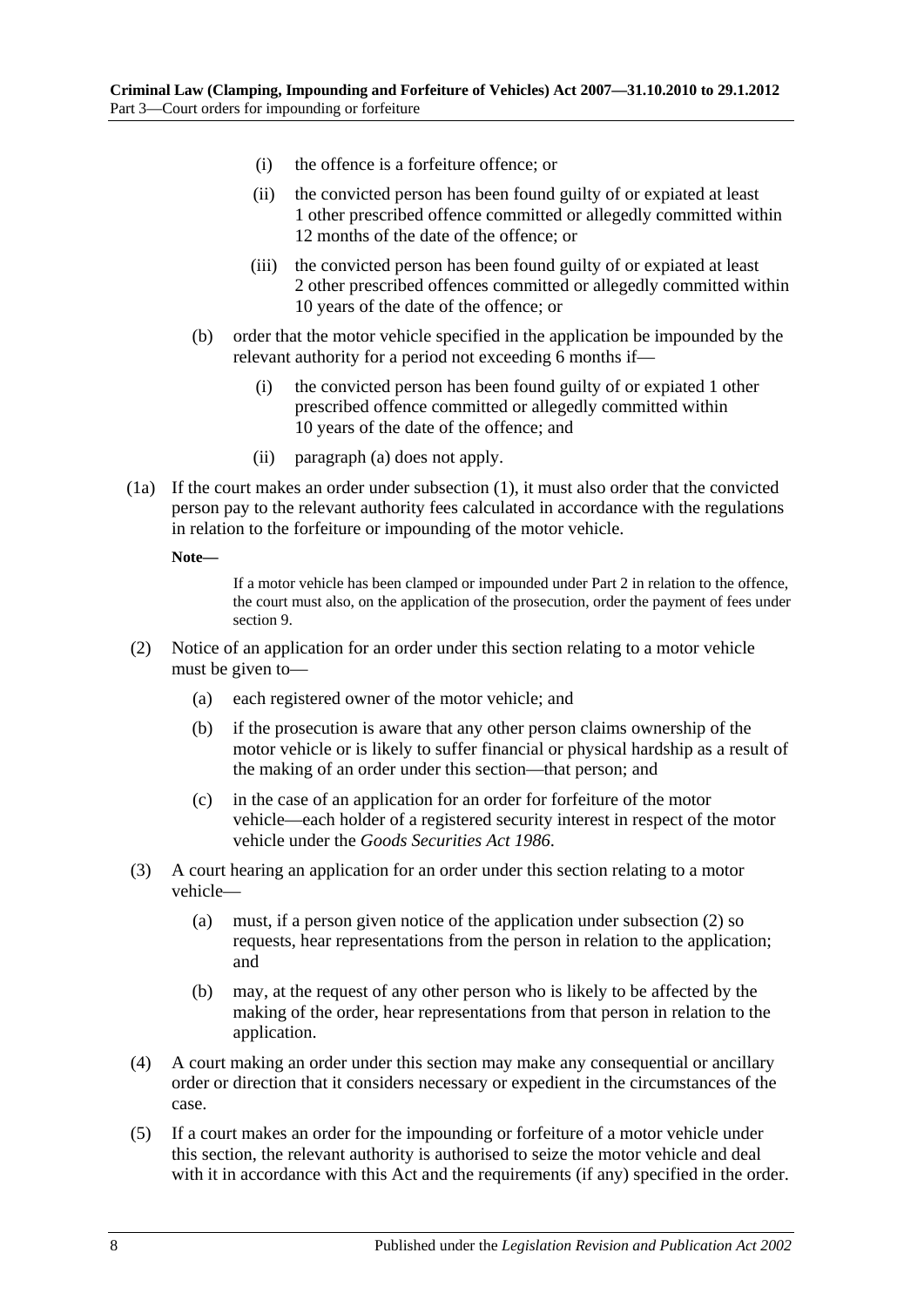## <span id="page-8-0"></span>**13—Court may decline to make order in certain circumstances**

- (1) A court that records a conviction to which this Part applies may decline to make an order under this Part if satisfied that—
	- (a) the making of the order would cause severe financial or physical hardship to a person; or
	- (b) the offence occurred without the knowledge or consent of any person who was an owner of the motor vehicle at the time of the offence; or
	- (c) the making of the order would significantly prejudice the rights of a credit provider; or
	- (d) the motor vehicle the subject of the application is a motor vehicle referred to in section  $11(c)(i)$  and has, since the date of the offence, been sold to a genuine purchaser or otherwise disposed of to a person who did not, at the time of the sale or disposal, know or have reason to suspect that the motor vehicle might be the subject of proceedings under this section.

<span id="page-8-3"></span> $(2)$  If—

- (a) a court declines to make an order under this Part; and
- (b) the court is satisfied that it would be reasonably practicable for the convicted person to instead perform community service,

the court must order the convicted person to perform not more than 240 hours of community service.

(3) An order to perform community service under [subsection](#page-8-3) (2) must be dealt with and enforced as if it were a sentence of community service (and in any enforcement proceedings the court may exercise any power that it could exercise in relation to a sentence of community service).

## <span id="page-8-1"></span>**Part 4—Powers of relevant authorities**

#### <span id="page-8-2"></span>**14—Commissioner may give notice prohibiting sale or disposal of vehicle**

- (1) If the Commissioner reasonably believes that—
	- (a) a power to clamp or impound a motor vehicle may be exercised under [Part 2;](#page-2-1) but
	- (b) that power is not to be exercised immediately,

the Commissioner may give the owner of the motor vehicle (or, if there is more than 1 owner of the motor vehicle, 1 or more of the owners of the motor vehicle) a notice in the prescribed form prohibiting any owner of the motor vehicle from selling or disposing of the motor vehicle until the power under [Part 2](#page-2-1) has been exercised.

- <span id="page-8-4"></span> $(2)$  If—
	- (a) a person—
		- (i) is to be, or has been, reported for a prescribed offence and has been advised of that fact; or
		- (ii) has been charged with, or arrested in relation to, a prescribed offence; and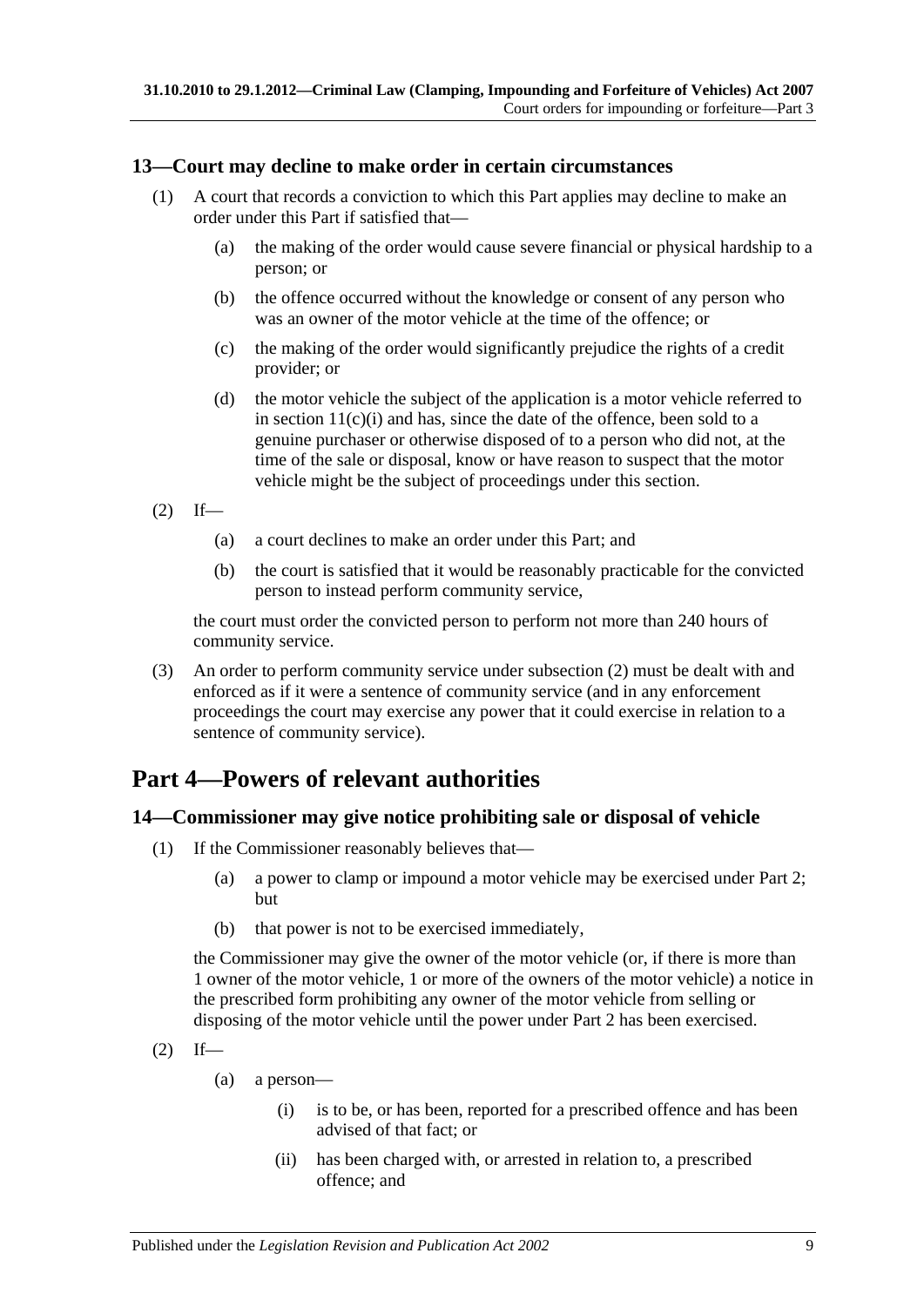(b) the Commissioner reasonably believes that, if the person were convicted of the offence, an application could be made under [Part 3](#page-6-0) in relation to a motor vehicle,

the Commissioner may give the owner of the motor vehicle (or, if there is more than 1 owner of the motor vehicle, 1 or more of the owners of the motor vehicle) a notice in the prescribed form prohibiting any owner of the motor vehicle—

- <span id="page-9-1"></span>(c) if the Commissioner reasonably believes that, if the person were convicted of the offence, an application could be made under [Part 3](#page-6-0) for forfeiture of the motor vehicle—from selling or disposing of the motor vehicle, intentionally damaging or altering the motor vehicle or causing or permitting another person to damage or alter the motor vehicle; or
- (d) in any other case—from selling or disposing of the motor vehicle,

until proceedings relating to the offence have been finalised.

- $(3)$  If—
	- (a) the Commissioner gives an owner of a motor vehicle a notice under [subsection](#page-8-4) (2); and
	- (b) that owner is not the alleged offender,

the Commissioner must make reasonable efforts to notify the owner when proceedings relating to the offence have been finalised.

<span id="page-9-0"></span>(4) If a notice has been served on an owner of a motor vehicle under this section, any owner of the motor vehicle who contravenes the prohibitions specified in the notice is guilty of an offence.

Maximum penalty: \$2 500 or imprisonment for 6 months.

- (5) It is a defence to a charge of an offence under [subsection](#page-9-0) (4) if the defendant proves that he or she—
	- (a) was not given a notice under this section in relation to the motor vehicle; and
	- (b) did not know, and could not reasonably be expected to have known, that a notice had been given under this section in relation to the motor vehicle.
- <span id="page-9-4"></span><span id="page-9-3"></span><span id="page-9-2"></span> $(6)$  If—
	- (a) a person is found guilty by a court of an offence against [subsection](#page-9-0) (4); and
	- (b) the notice in relation to which the offence was committed was a notice described in [subsection](#page-9-1)  $(2)(c)$ ; and
	- (c) the court is provided with evidence of—
		- (i) where the offence involved the sale or disposal of the motor vehicle—the value of the motor vehicle; or
		- (ii) where the offence involved damage to or alteration of the motor vehicle—the difference between the value of the motor vehicle before the damage or alteration and its value after the damage or alteration,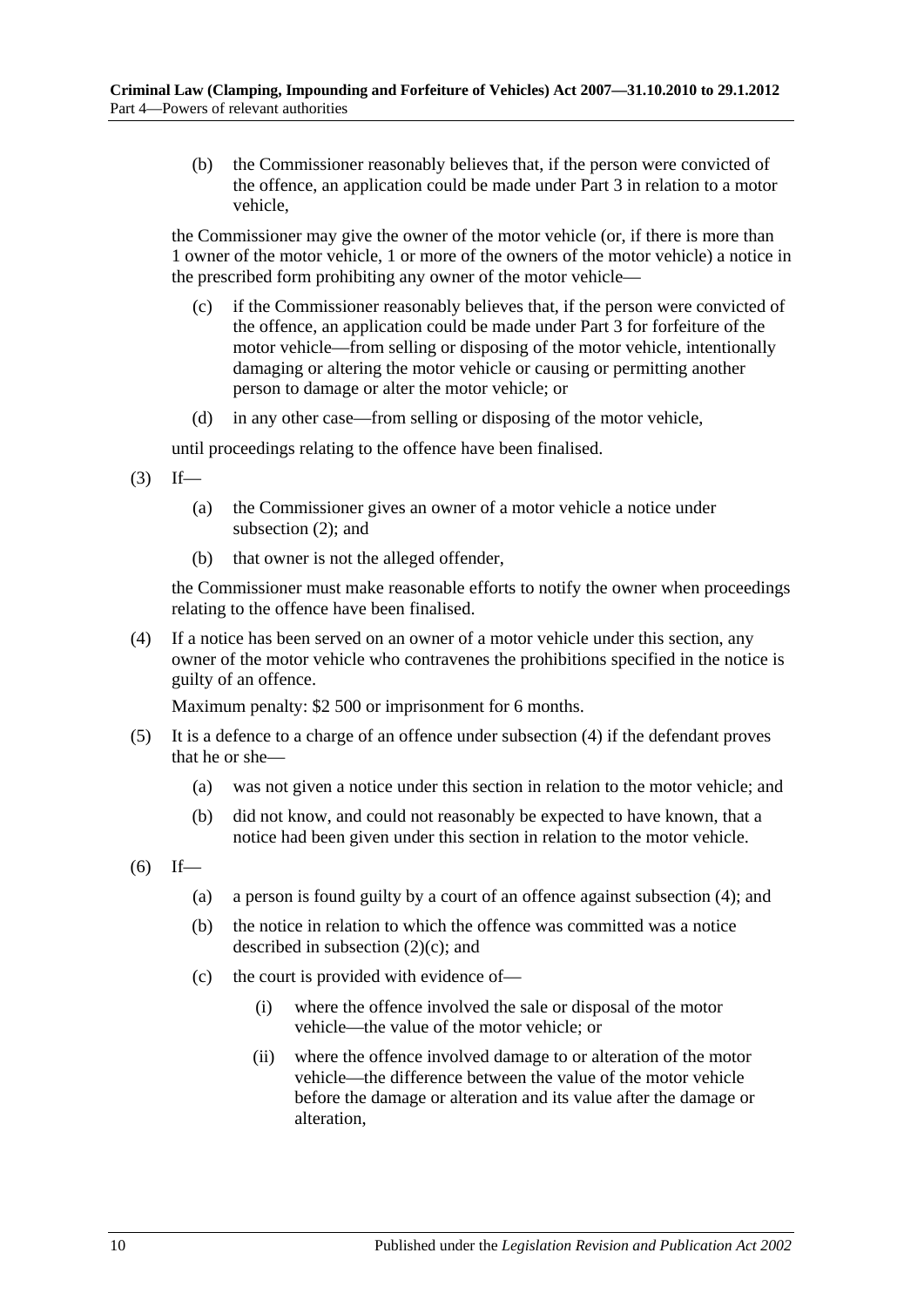the court may, in addition to any other penalty imposed in respect of the offence, require payment by the person of an amount determined by the court to be a reasonable estimate of the value specified in [paragraph](#page-9-2)  $(c)(i)$  or the difference in value specified in [paragraph](#page-9-3) (c)(ii) (as the case may require).

- (7) An amount paid in accordance with a requirement under [subsection](#page-9-4) (6) must be paid into the Victims of Crime Fund established under the *[Victims of Crime Act](http://www.legislation.sa.gov.au/index.aspx?action=legref&type=act&legtitle=Victims%20of%20Crime%20Act%202001) 2001*.
- (8) The Commissioner may, at any time, withdraw a notice under this section and must withdraw a notice if the Commissioner becomes aware that no charges are to be laid in respect of the relevant prescribed offence or that charges relating to the relevant prescribed offence are not to be proceeded with.
- (9) If the Commissioner withdraws a notice given under this section to the owner or 1 or more of the owners of a motor vehicle, the Commissioner must, as soon as practicable, give written notice of the withdrawal to the owner or owners.
- (10) Nothing in this section affects the rights of a credit provider to repossess a motor vehicle and sell it.
- (11) An alteration to a motor vehicle that has no effect on the value of the motor vehicle, or that enhances the value of the motor vehicle, will not be taken to be an alteration to the motor vehicle for the purposes of a notice under this section.

## <span id="page-10-0"></span>**15—Relevant authority may require production of vehicle**

- (1) A relevant authority may, for the purpose of exercising a power under this Act in relation to a motor vehicle, give an owner of the motor vehicle written notice in the prescribed form requiring the owner to produce the motor vehicle at a time and place specified in the notice.
- (2) An owner of a motor vehicle must not, without reasonable excuse (proof of which lies on the person), refuse or fail to comply with a notice given under this section in relation to the motor vehicle.

Maximum penalty: \$2 500 or imprisonment for 6 months.

(3) This section is in addition to, and does not derogate from, any other powers of a relevant authority under this Act.

## <span id="page-10-1"></span>**16—Seizure**

- <span id="page-10-2"></span>(1) A relevant authority that is authorised under this Act to seize a motor vehicle may seize the motor vehicle from—
	- (a) a public place; or
	- (b) a place occupied by the person whose offending, or alleged offending, forms the basis for the exercise of powers under this Act; or
	- (c) any other place if—
		- (i) the owner or occupier of the place consents; or
		- (ii) it can be seen that the motor vehicle is at the place; or
		- (iii) a warrant is issued under this Act authorising the seizure of the motor vehicle from the place.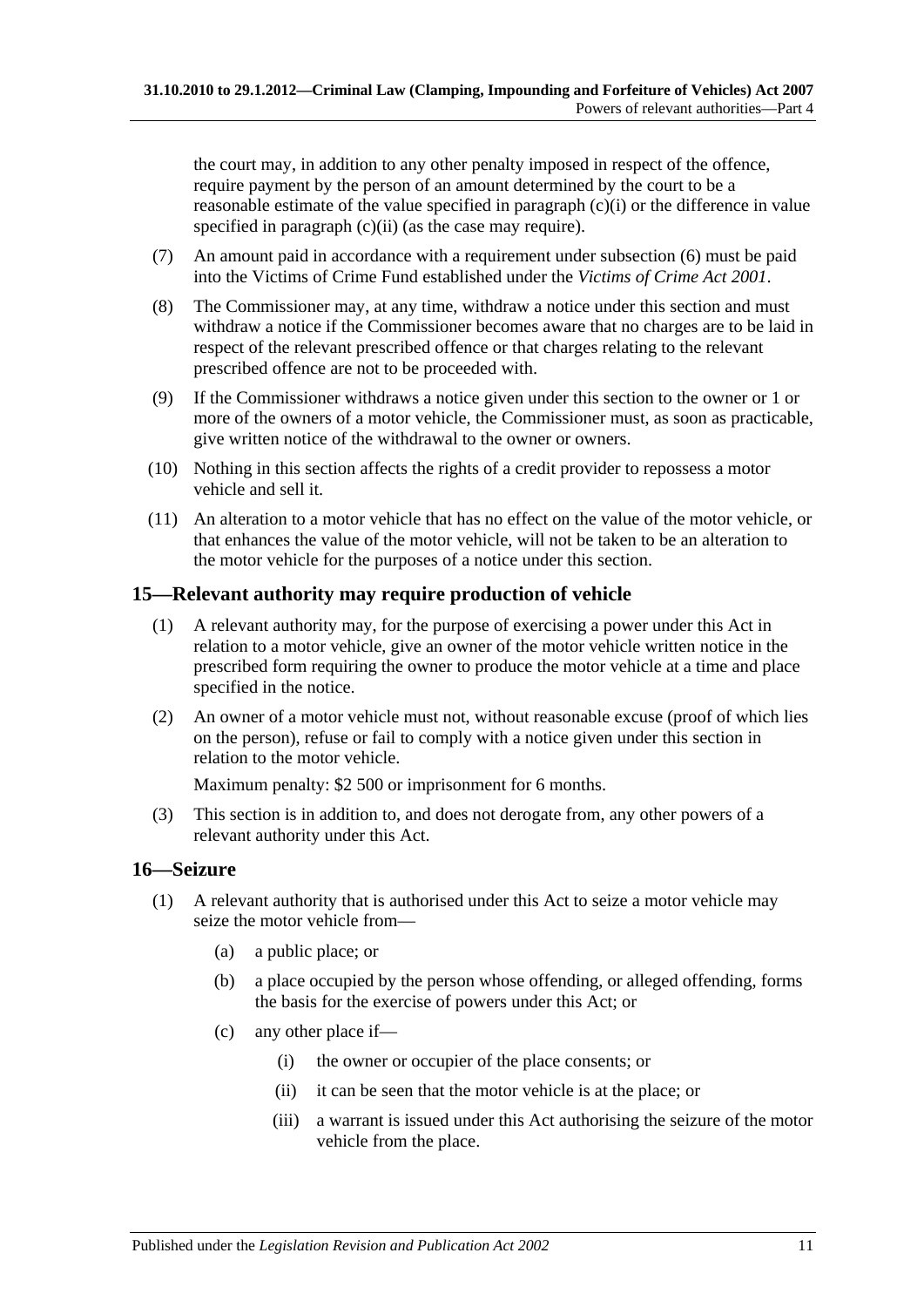- (2) A motor vehicle seized under this Act may—
	- (a) be moved to a place determined by the relevant authority and clamped or impounded there (and may, if the relevant authority so determines, be subsequently moved to and clamped or impounded at some other place); and
	- (b) be driven, towed or pushed, or moved in any other manner; and
	- (c) be moved by the relevant authority or by other persons acting at the direction of the relevant authority.
- <span id="page-11-1"></span>(3) A relevant authority may do anything reasonably necessary for the purpose of seizing and moving a motor vehicle under this Act, including exercising any of the following powers:
	- (a) requiring the motor vehicle to stop;
	- (b) entering into and searching a place occupied by the offender or alleged offender and using reasonable force to break into or open any garage or other structure in which the motor vehicle may be stored at that place;
	- (ba) entering into a place from which a motor vehicle can be seized in accordance with [subsection](#page-10-2)  $(1)(c)(ii)$  and using reasonable force to break into or open any garage or other structure in which the motor vehicle can be seen to be stored at the place;
	- (c) causing a locking device or other feature of the motor vehicle to be removed, dismantled or neutralised;
	- (d) if the driver or any other person will not surrender the keys to the vehicle, starting the vehicle by other means;
	- (e) temporarily affixing clamps or any other locking device to the motor vehicle on a public road or in any other place in order to secure the vehicle until it can be seized and moved.

#### <span id="page-11-0"></span>**17—Warrants for seizure etc**

- (1) If a relevant authority is authorised under this Act to seize a motor vehicle in relation to an offence or an alleged offence, the relevant authority may, in order to seize the motor vehicle from a place (other than a place from which the motor vehicle may be seized without warrant in accordance with [section](#page-10-1) 16), apply to a magistrate for a warrant under this section.
- (2) If a magistrate is satisfied that—
	- (a) a relevant authority is authorised under this Act to seize a motor vehicle; and
	- (b) there are reasonable grounds to suspect that the motor vehicle is at a place,

the magistrate may issue a warrant authorising the relevant authority—

- (c) to enter the place; and
- (d) to search the place for the motor vehicle; and
- (e) to use reasonable force to break into or open any garage or other structure in which the motor vehicle may be stored at the place; and
- (f) to seize the motor vehicle, and otherwise deal with it, in accordance with this Act.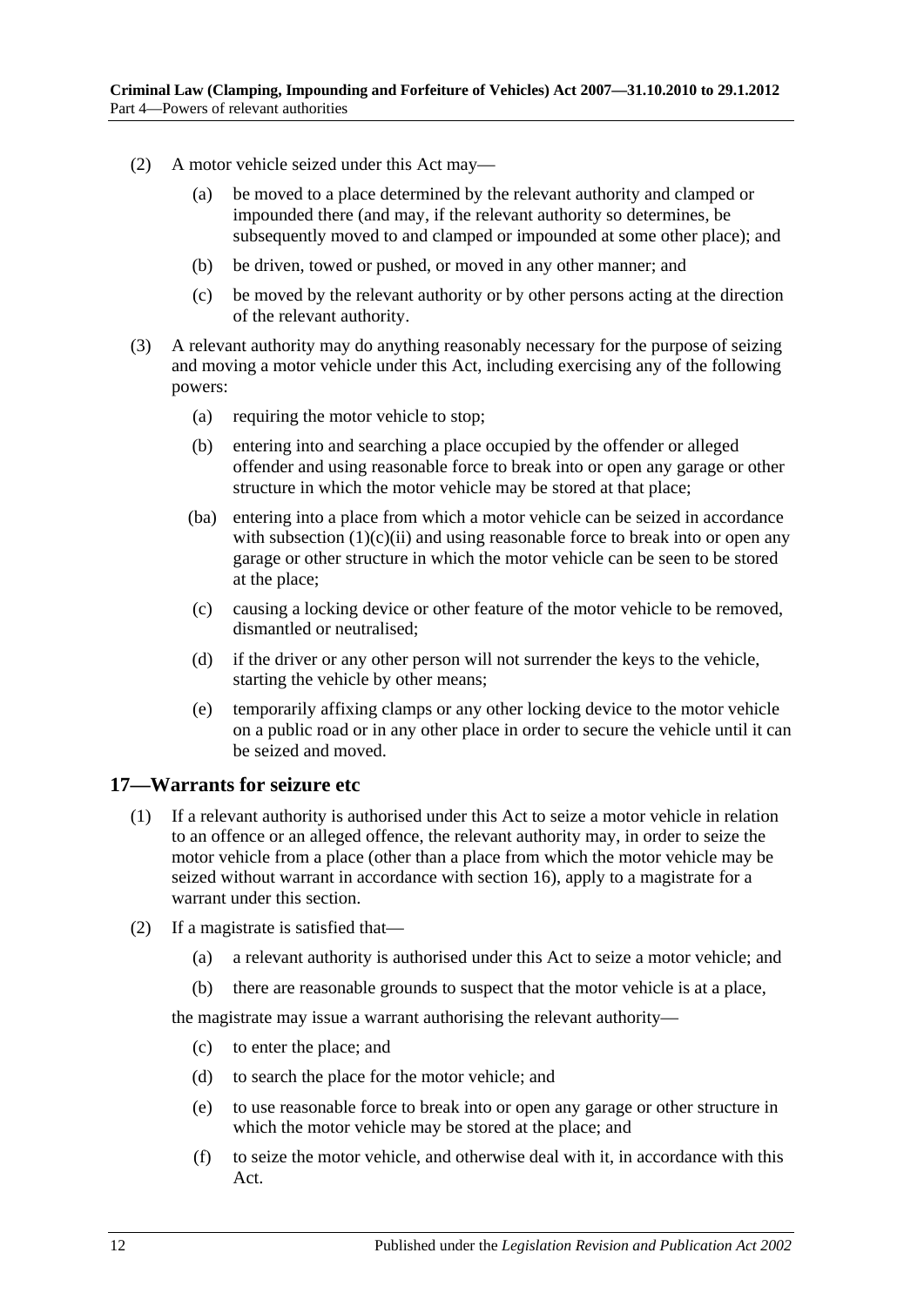- (3) An application under this section for the issue of a warrant may be made either personally or by telephone.
- (4) The grounds of an application for a warrant must be verified by affidavit.
- (5) An application for a warrant cannot be made by telephone unless, in the opinion of the applicant, a warrant is urgently required and there is not enough time to make the application personally.
- <span id="page-12-2"></span>(6) If an application for a warrant is made by telephone—
	- (a) the applicant must inform the magistrate of the purpose for which the warrant is required and the grounds on which it is sought; and
	- (b) if it appears to the magistrate from the information given by the applicant that there are proper grounds to issue a warrant, the magistrate must inform the applicant of the facts that justify, in the magistrate's opinion, the issue of the warrant, and must not proceed to issue the warrant unless the applicant undertakes to make an affidavit verifying those facts; and
	- (c) if the applicant gives such an undertaking, the magistrate may then make out and sign a warrant, noting on the warrant the facts that justify, in the magistrate's opinion, the issue of the warrant; and
	- (d) the warrant is taken to have been issued, and comes into force, when signed by the magistrate; and
	- (e) the magistrate must inform the applicant of the terms of the warrant; and
	- (f) the applicant must fill out and sign a warrant form (the duplicate warrant) that—
		- (i) sets out the name of the magistrate who issued the original and the terms of the warrant; and
		- (ii) complies with any other requirements prescribed by regulation; and
	- (g) the applicant must, as soon as practicable after the issue of the warrant, forward to the magistrate an affidavit verifying the facts referred to in [paragraph](#page-12-2) (b) and a copy of the duplicate warrant.
- (7) A magistrate by whom a warrant is issued under this section must file the warrant, or a copy of the warrant, and the affidavit verifying the grounds on which the application for the warrant was made, in the Magistrates Court.
- (8) A relevant authority may, in exercising powers in accordance with a warrant issued under this section, be accompanied by such assistants as are reasonably necessary for the purpose.
- (9) A warrant issued under this section, if not executed at the expiration of 1 month from the date of its issue, then expires.

## <span id="page-12-0"></span>**Part 5—Miscellaneous**

## <span id="page-12-1"></span>**18—Offences**

(1) A person must not hinder or obstruct a relevant authority exercising powers under this Act.

Maximum penalty: \$2 500 or imprisonment for 6 months.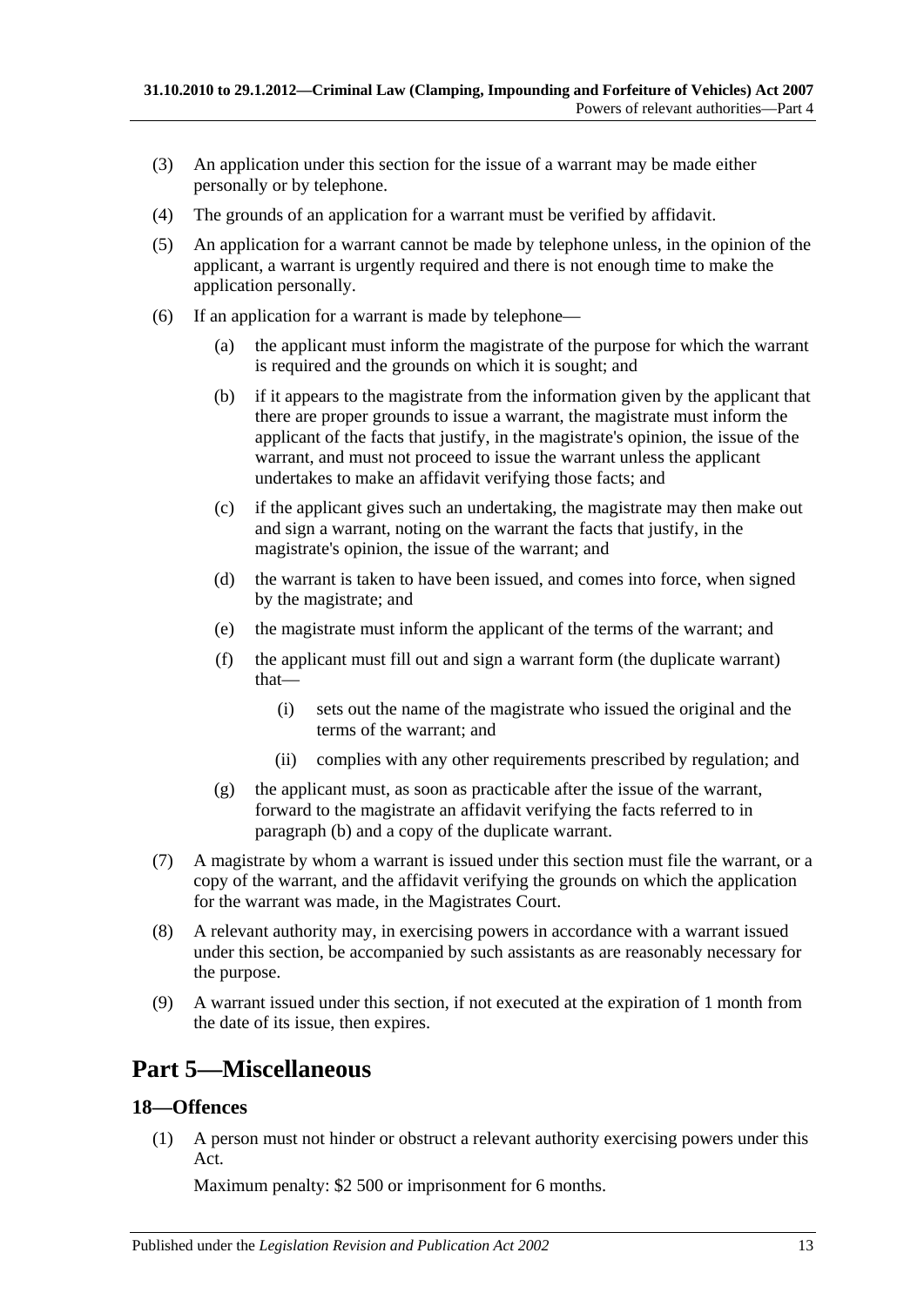(2) A person (other than a relevant authority acting under this Act) must not interfere with any wheel clamps affixed to a motor vehicle in accordance with this Act.

Maximum penalty: \$2 500 or imprisonment for 6 months.

(3) A person (other than a relevant authority acting under this Act) must not interfere with an impounded motor vehicle, or any item or equipment in or on an impounded motor vehicle, while the motor vehicle remains in the custody of a relevant authority in accordance with this Act.

Maximum penalty: \$2 500 or imprisonment for 6 months.

#### <span id="page-13-0"></span>**19—Liability of the Crown**

- (1) Subject to [subsection](#page-13-2) (2), no compensation is payable by the Crown or a relevant authority in respect of the exercise or purported exercise of powers by a relevant authority under this Act.
- <span id="page-13-2"></span>(2) This section does not protect—
	- (a) a relevant authority from liability in respect of the exercise or purported exercise of powers otherwise than in good faith; or
	- (b) the Crown from liability in respect of damage to a motor vehicle caused otherwise than by the proper exercise of powers under this Act.

#### <span id="page-13-1"></span>**20—Disposal of vehicles**

- (1) The Sheriff may dispose of a motor vehicle that is the subject of an order for forfeiture under this Act.
- <span id="page-13-3"></span>(2) Despite this or any other law, if a motor vehicle that has been impounded under this Act is not collected by a person legally entitled to possession of the motor vehicle within 2 months of the motor vehicle ceasing to be liable to be so impounded, the Sheriff or, in the case of a motor vehicle impounded under [Part 2,](#page-2-1) the Commissioner, may dispose of the motor vehicle.
- (3) A motor vehicle must not be disposed of under [subsection](#page-13-3) (2) unless, not less than 14 days before the disposal, notice of the disposal was given to—
	- (a) each registered owner of the motor vehicle; and
	- (b) each holder of a registered security interest in respect of the motor vehicle under the *[Goods Securities Act](http://www.legislation.sa.gov.au/index.aspx?action=legref&type=act&legtitle=Goods%20Securities%20Act%201986) 1986*.
- (4) Subject to [subsection](#page-13-4) (5), a disposal of a motor vehicle under this section is to be by sale by public auction or public tender.
- <span id="page-13-4"></span>(5) A forfeited or impounded motor vehicle may be disposed of otherwise than by sale if—
	- (a) the Sheriff or the Commissioner (as the case may be) believes on reasonable grounds that the motor vehicle has no monetary value or that the proceeds of the sale would be unlikely to exceed the costs of the sale; or
	- (b) the motor vehicle has been offered for sale and was not sold; or
	- (c) the Commissioner directs (on such grounds as the Commissioner thinks fit) that the motor vehicle be destroyed or disposed of in some other way.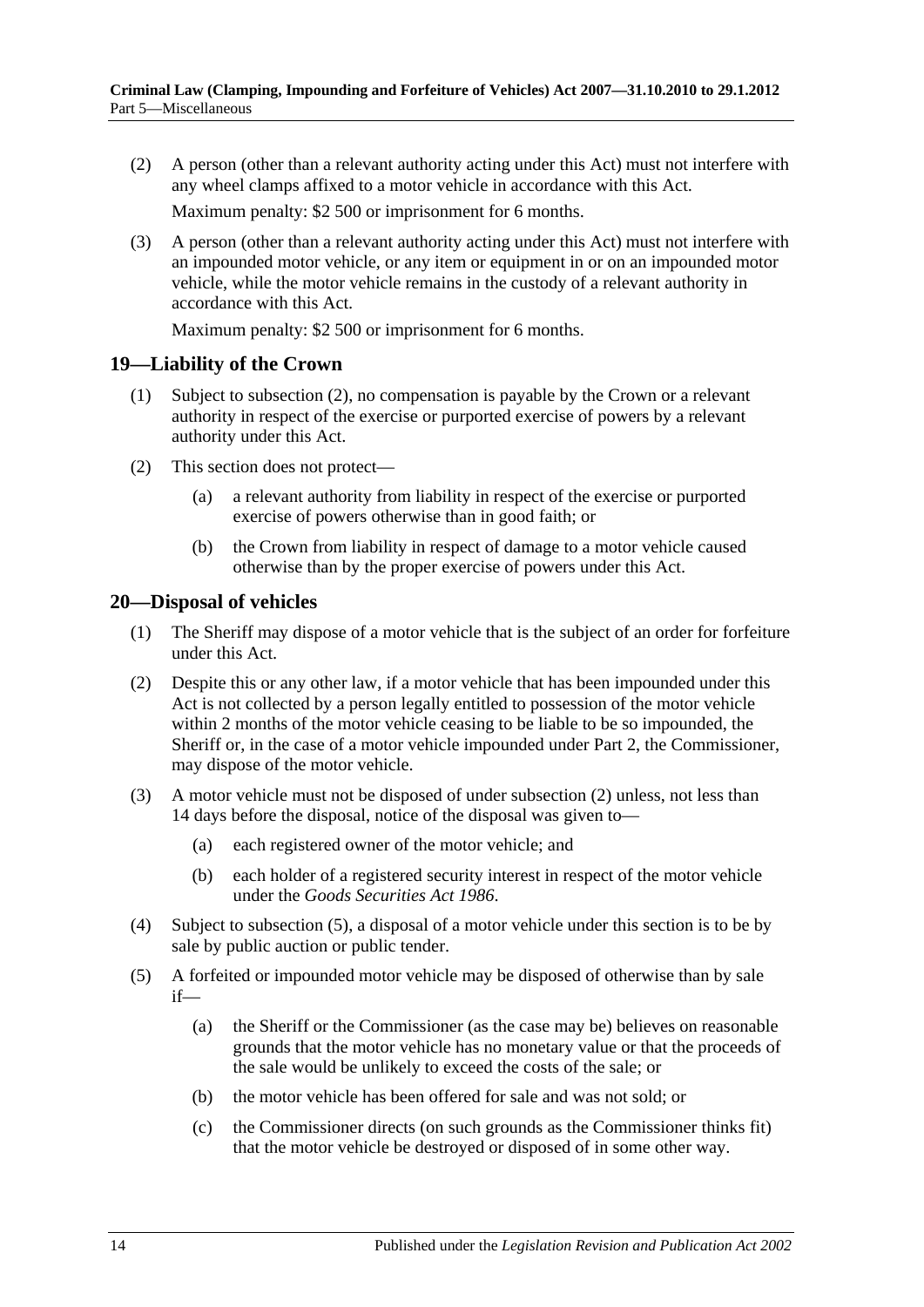- <span id="page-14-1"></span>(6) The proceeds of the sale of a motor vehicle under this section must be dealt with as follows:
	- (a) in the case of the sale of a forfeited motor vehicle, the Sheriff—
		- (i) must deduct from the proceeds the costs of the sale of the motor vehicle and any fees ordered to be paid in accordance with this Act; and
		- (ii) if an amount remains after the deduction of those costs and fees and the Magistrates Court has made an order under section [21\(1\)\(c\)—](#page-15-2)must make a payment in accordance with the order; and
		- (iii) any remaining amount must be paid into the Victims of Crime Fund established under the *[Victims of Crime Act](http://www.legislation.sa.gov.au/index.aspx?action=legref&type=act&legtitle=Victims%20of%20Crime%20Act%202001) 2001*;
	- (b) in the case of the sale of an impounded motor vehicle, the Sheriff or the Commissioner (as the case may be)—
		- (i) must deduct from the proceeds—
			- (A) the costs of the sale of the motor vehicle and any fees ordered to be paid in accordance with this Act; and
			- (B) any other costs resulting from the failure to collect the motor vehicle; and
		- (ii) if an amount remains after the deduction of those costs and fees and the Magistrates Court has made an order under section [21\(1\)\(c\)—](#page-15-2)must make any payment required in accordance with the order; and
		- (iii) any remaining amount must be dealt with in accordance with section 7A of the *[Unclaimed Moneys Act](http://www.legislation.sa.gov.au/index.aspx?action=legref&type=act&legtitle=Unclaimed%20Moneys%20Act%201891) 1891* as money the owner of which cannot be found.
- (7) Despite any other Act or law, if a motor vehicle is sold, destroyed or otherwise disposed of under this section—
	- (a) any interests in the motor vehicle existing prior to the sale, destruction or disposal are extinguished; and
	- (b) any purchaser of the motor vehicle, or of any part of the motor vehicle, acquires a good title.
- (8) The regulations may make further provision in relation to the sale, destruction or disposal of impounded or forfeited motor vehicles in accordance with this section.

## <span id="page-14-0"></span>**21—Credit provider may apply to Magistrates Court for relief**

- <span id="page-14-3"></span><span id="page-14-2"></span>(1) A credit provider may apply to the Magistrates Court for an order requiring—
	- (a) the removal of clamps affixed to a motor vehicle under this Act; or
	- (b) the release to the credit provider of a motor vehicle impounded under this Act; or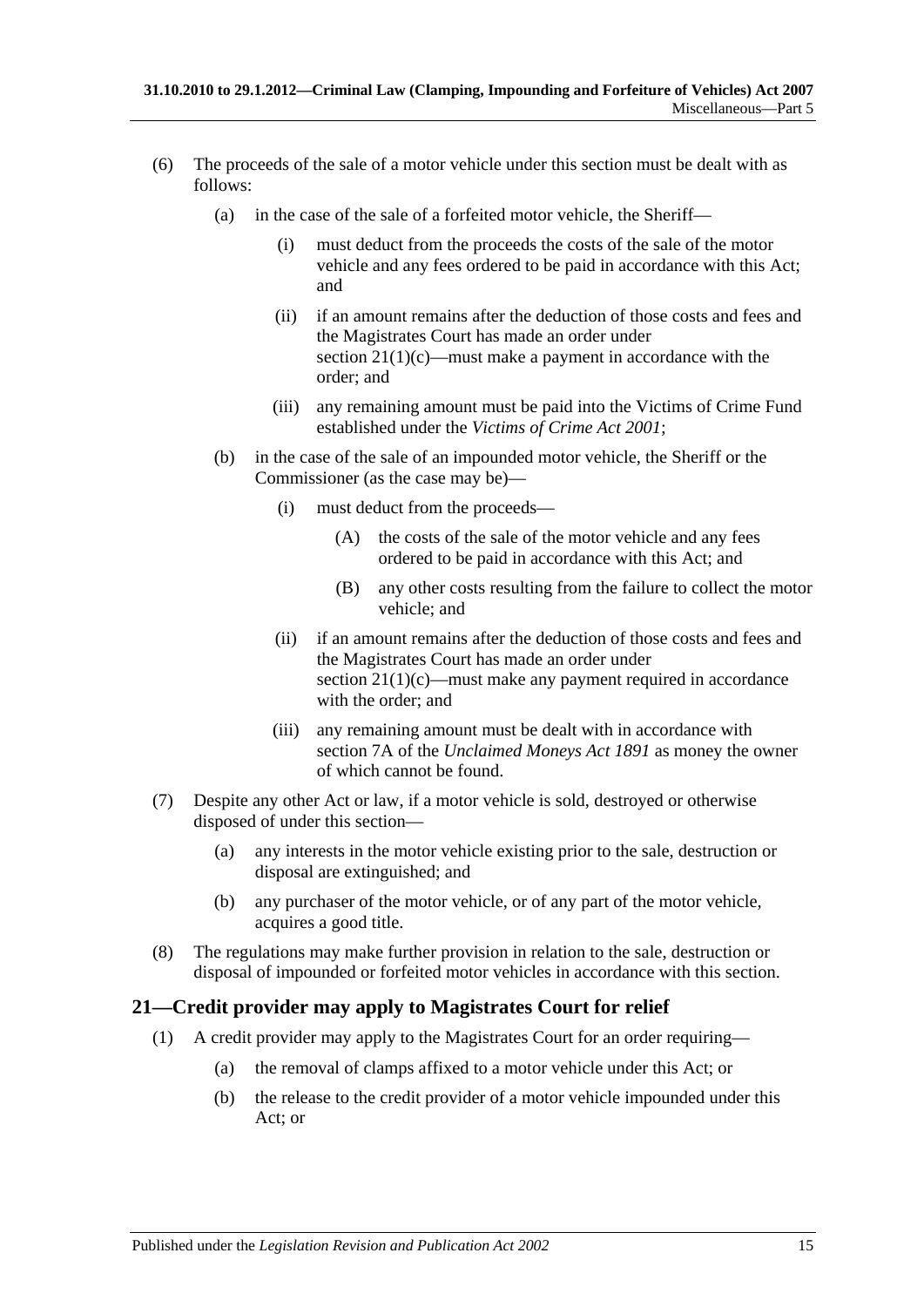- <span id="page-15-2"></span>(c) the payment to the credit provider of an amount out of any proceeds of sale of a motor vehicle under this Act (provided that such amount will only be payable if sufficient proceeds remain after the deduction of costs and fees in accordance with [section](#page-14-1) 20(6)).
- (2) The Magistrates Court may make an order under this section if satisfied
	- (a) in the case of an application for an order under [subsection](#page-14-2)  $(1)(a)$  or  $(b)$ —that the rights of the credit provider would be significantly prejudiced if the order were not made; or
	- (b) in the case of an application for an order under [subsection](#page-15-2)  $(1)(c)$ —that the credit provider has suffered, or will suffer, loss as a result of the exercise of powers under this Act.
- <span id="page-15-3"></span>(3) Notice of an application for an order under this section relating to a motor vehicle must be given to the following persons:
	- (a) if the motor vehicle is clamped or impounded under [Part 2—](#page-2-1)the Commissioner;
	- (b) if the motor vehicle is impounded or has been forfeited under [Part 3—](#page-6-0)the Sheriff;
	- (c) each registered owner of the motor vehicle;
	- (d) each holder of a registered security interest in respect of the motor vehicle under the *[Goods Securities Act](http://www.legislation.sa.gov.au/index.aspx?action=legref&type=act&legtitle=Goods%20Securities%20Act%201986) 1986*;
	- (e) if the credit provider is aware that any other person claims ownership of the motor vehicle—that person.
- (4) A court hearing an application for an order under this section relating to a motor vehicle must, if a person given notice of the application under [subsection](#page-15-3) (3) so requests, hear representations from the person in relation to the application.
- (5) A court making an order under this section may make any consequential or ancillary order or direction that it considers necessary or expedient in the circumstances of the case.

## <span id="page-15-0"></span>**22—Evidentiary**

An apparently genuine document purporting to be an extract from, or copy of, an entry contained in the register of motor vehicles kept under the *[Motor Vehicles Act](http://www.legislation.sa.gov.au/index.aspx?action=legref&type=act&legtitle=Motor%20Vehicles%20Act%201959) 1959* and purporting to be certified as such an extract or copy by the Registrar of Motor Vehicles indicating that a person is recorded on that register as an owner of a motor vehicle must be accepted in any proceedings under this Act as proof that the person is an owner of the motor vehicle in the absence of proof to the contrary.

#### <span id="page-15-1"></span>**23—Service of notices**

- (1) A notice required or authorised to be given to, or served on, a person for the purposes of this Act may—
	- (a) be given to the person personally; or
	- (b) be posted in an envelope addressed to the person—
		- (i) at the person's last known address; or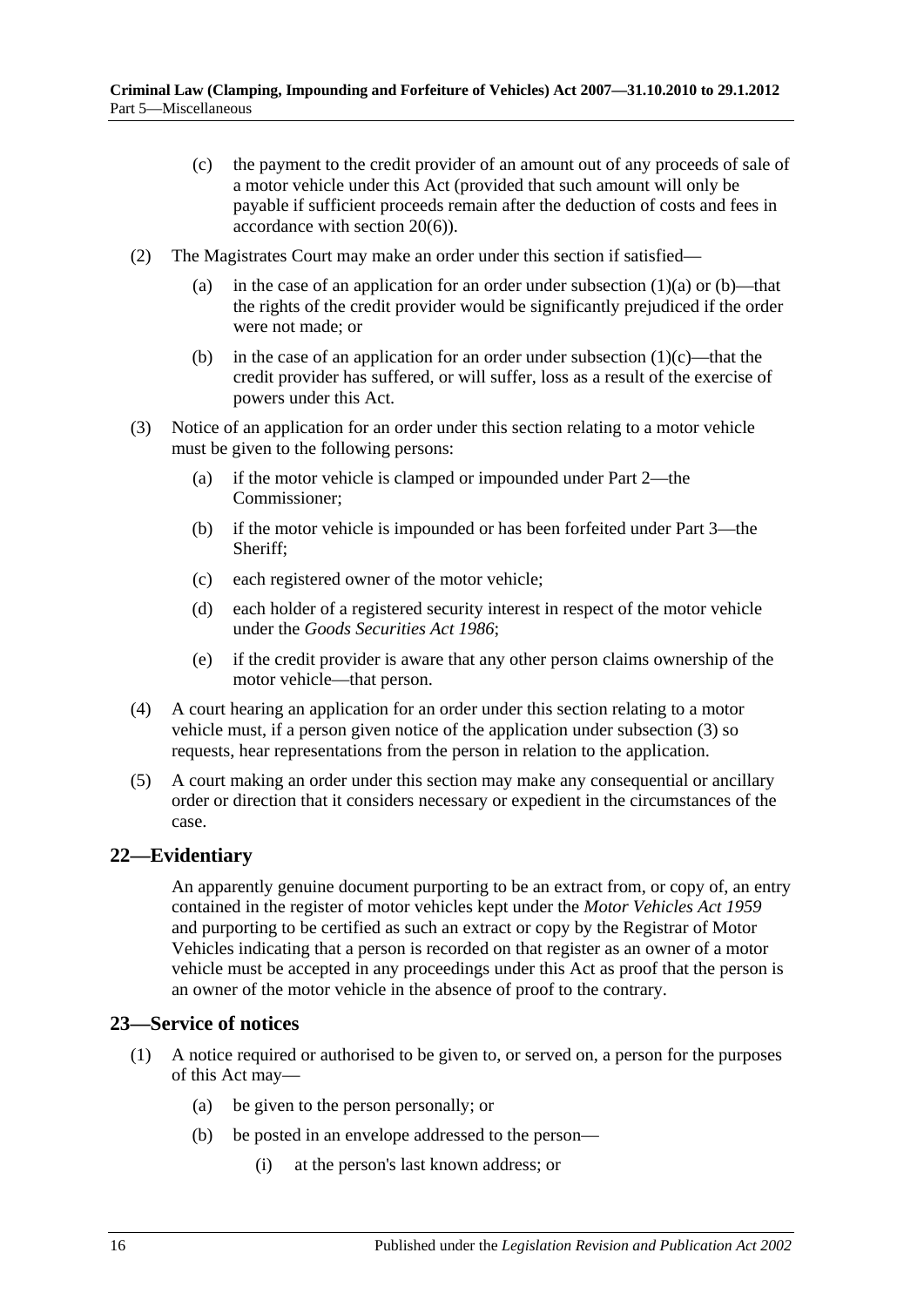- (ii) at the person's address for service; or
- (c) be left for the person at the person's last known address or address for service with someone apparently over the age of 16 years; or
- (d) be given to, or served on, the person in a manner prescribed by regulation.
- (2) If, in any proceedings, it is proved (on evidence by affidavit or otherwise) that a notice required to be given to, or served on, a registered owner of a motor vehicle under this Act was sent by ordinary prepaid post in an envelope addressed to the owner at the address recorded in relation to the owner in a register kept under the *[Motor Vehicles](http://www.legislation.sa.gov.au/index.aspx?action=legref&type=act&legtitle=Motor%20Vehicles%20Act%201959)  Act [1959](http://www.legislation.sa.gov.au/index.aspx?action=legref&type=act&legtitle=Motor%20Vehicles%20Act%201959)* or the law of another State or Territory of the Commonwealth, the notice will be conclusively presumed to have been given to the owner at the time when it would, in the ordinary course of post, reach the address to which it was posted.

## <span id="page-16-1"></span><span id="page-16-0"></span>**24—Regulations**

- (1) The Governor may make such regulations as are contemplated by, or necessary or expedient for the purposes of, this Act.
- (2) Without limiting the generality of [subsection](#page-16-1) (1), the regulations may—
	- (a) prescribe fees for the purposes of this Act; and
	- (b) provide for the remission of fees in specified circumstances; and
	- (c) specify procedures or prescribe guidelines to be followed by relevant authorities in the exercise of powers under this Act.
- (3) The regulations may—
	- (a) be of general application or vary in their application according to prescribed factors;
	- (b) provide that a matter or thing in respect of which regulations may be made is to be determined according to the discretion of the Commissioner or the Sheriff.
- (4) The regulations may refer to or incorporate, wholly or partially and with or without modification, a code, standard or other document prepared or published by a prescribed body, either as in force at the time the regulations are made or as in force from time to time.
- (5) If a code, standard or other document is referred to or incorporated in the regulations—
	- (a) a copy of the code, standard or other document must be kept available for public inspection, without charge and during ordinary office hours, at an office or offices specified in the regulations; and
	- (b) evidence of the contents of the code, standard or other document may be given in any legal proceedings by production of a document apparently certified by the Minister to be a true copy of the code, standard or other document.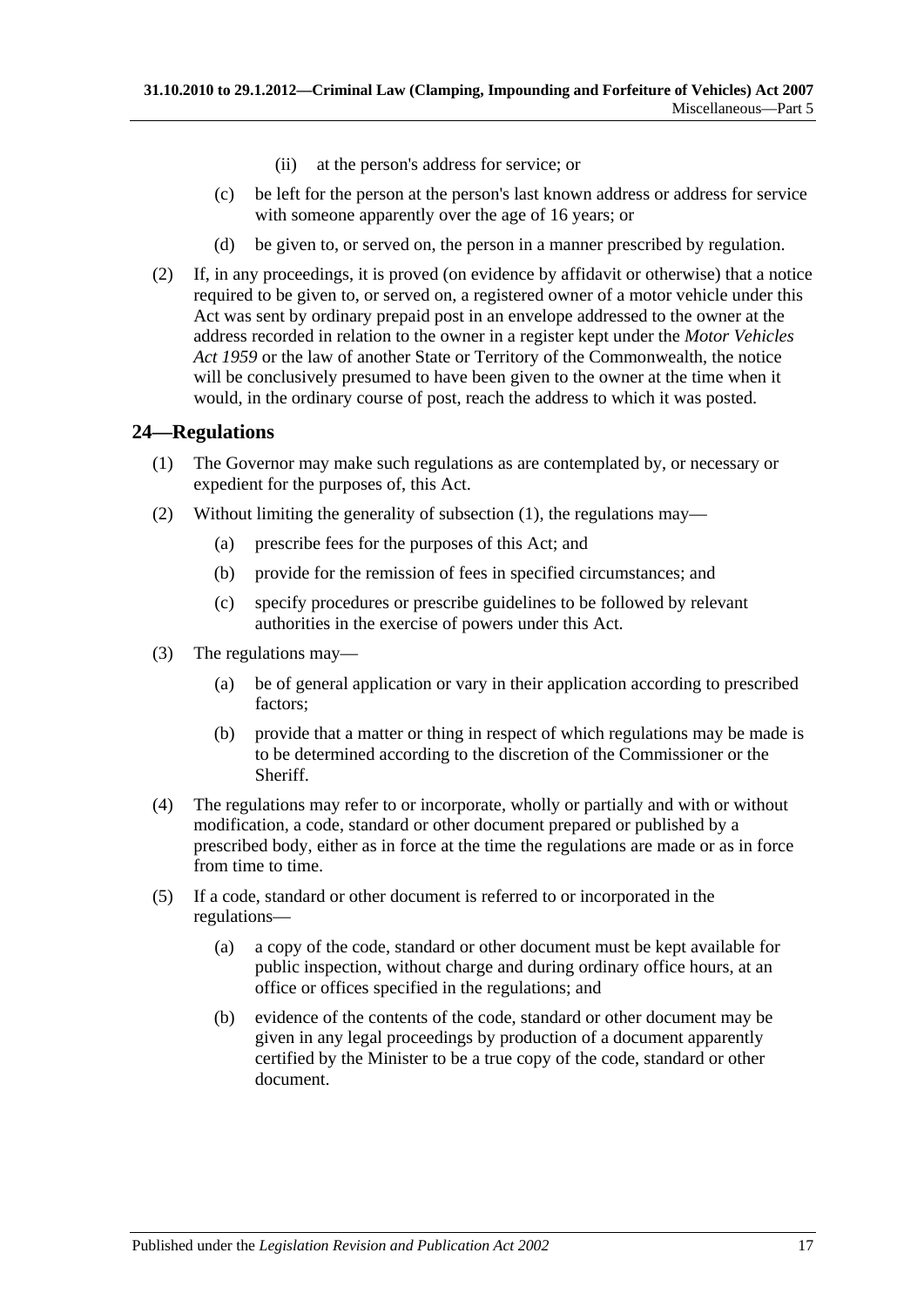# <span id="page-17-0"></span>**Schedule 1—Transitional provision Part 3—Transitional provision**

## <span id="page-17-1"></span>**3—Transitional provision**

Part 14A of the *[Summary Offences Act](http://www.legislation.sa.gov.au/index.aspx?action=legref&type=act&legtitle=Summary%20Offences%20Act%201953) 1953*, as in force immediately before the commencement of this Act, continues to apply in relation to an offence committed or allegedly committed before the commencement of this Act.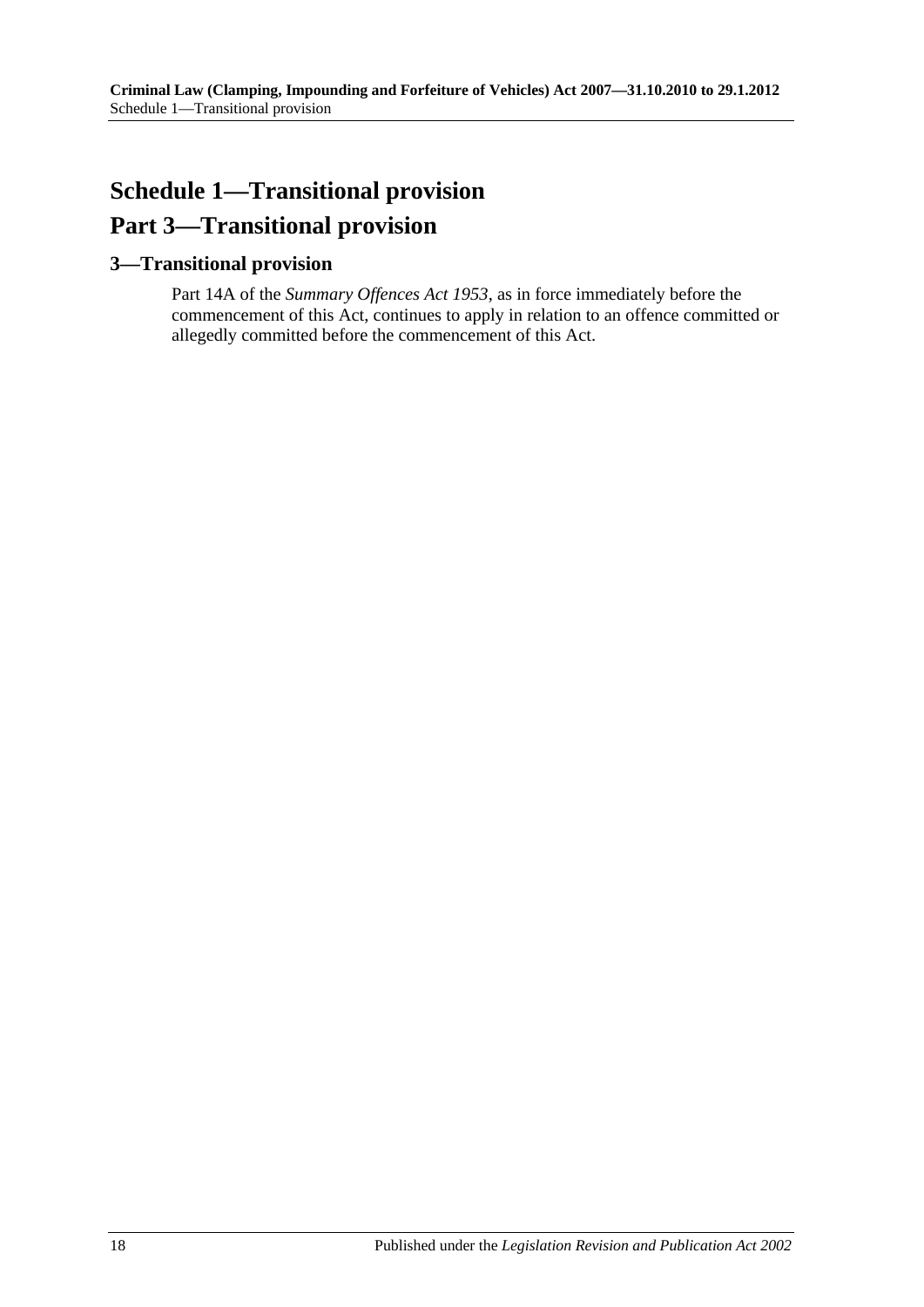# <span id="page-18-0"></span>**Legislative history**

## **Notes**

- Amendments of this version that are uncommenced are not incorporated into the text.
- Please note—References in the legislation to other legislation or instruments or to titles of bodies or offices are not automatically updated as part of the program for the revision and publication of legislation and therefore may be obsolete.
- Earlier versions of this Act (historical versions) are listed at the end of the legislative history.
- For further information relating to the Act and subordinate legislation made under the Act see the Index of South Australian Statutes or www.legislation.sa.gov.au.

## **Legislation amended by principal Act**

The *Criminal Law (Clamping, Impounding and Forfeiture of Vehicles) Act 2007* amended the following:

*Summary Offences Act 1953*

## **Principal Act and amendments**

New entries appear in bold.

| Year No |    | Title                                                                                                                    | Assent     | Commencement                                                                                                                  |
|---------|----|--------------------------------------------------------------------------------------------------------------------------|------------|-------------------------------------------------------------------------------------------------------------------------------|
| 2007    | 29 | Criminal Law (Clamping, Impounding 2.8.2007<br>and Forfeiture of Vehicles) Act 2007                                      |            | 16.12.2007 (Gazette 6.12.2007 p4734)                                                                                          |
| 2009 74 |    | Criminal Law (Clamping,<br><b>Impounding and Forfeiture of</b><br>Vehicles) (Miscellaneous)<br><b>Amendment Act 2009</b> | 10.12.2009 | Pt 2 (ss $15 \& 16$ ) & Sch 1<br>Pt 2-14.2.2010 (Gazette 12.2.2010)<br>p766); ss 4-14-31.10.2010 (Gazette<br>30.9.2010 p4990) |
| 2010 3  |    | Credit (Transitional Arrangements)<br>Act 2010                                                                           | 24.6.2010  | Sch 1 (cl 3)-1.7.2010 (Gazette 1.7.2010<br><i>p3337</i> )                                                                     |
| 2011 11 |    | <b>Statutes Amendment (Personal</b><br>Property Securities) Act 2011                                                     | 14.4.2011  | Pt 7 (ss $24 - 27$ )-30.1.2012 ( <i>Gazette</i><br>15.12.2011 p4988)                                                          |

## **Provisions amended**

New entries appear in bold.

Entries that relate to provisions that have been deleted appear in italics.

| Provision       | How varied                                                            | Commencement |
|-----------------|-----------------------------------------------------------------------|--------------|
| Long title      | amended under Legislation Revision and<br><b>Publication Act 2002</b> | 14.2.2010    |
| Pt <sub>1</sub> |                                                                       |              |
| s <sub>2</sub>  | omitted under Legislation Revision and<br><b>Publication Act 2002</b> | 14.2.2010    |
| s <sub>3</sub>  |                                                                       |              |
| s(1)            |                                                                       |              |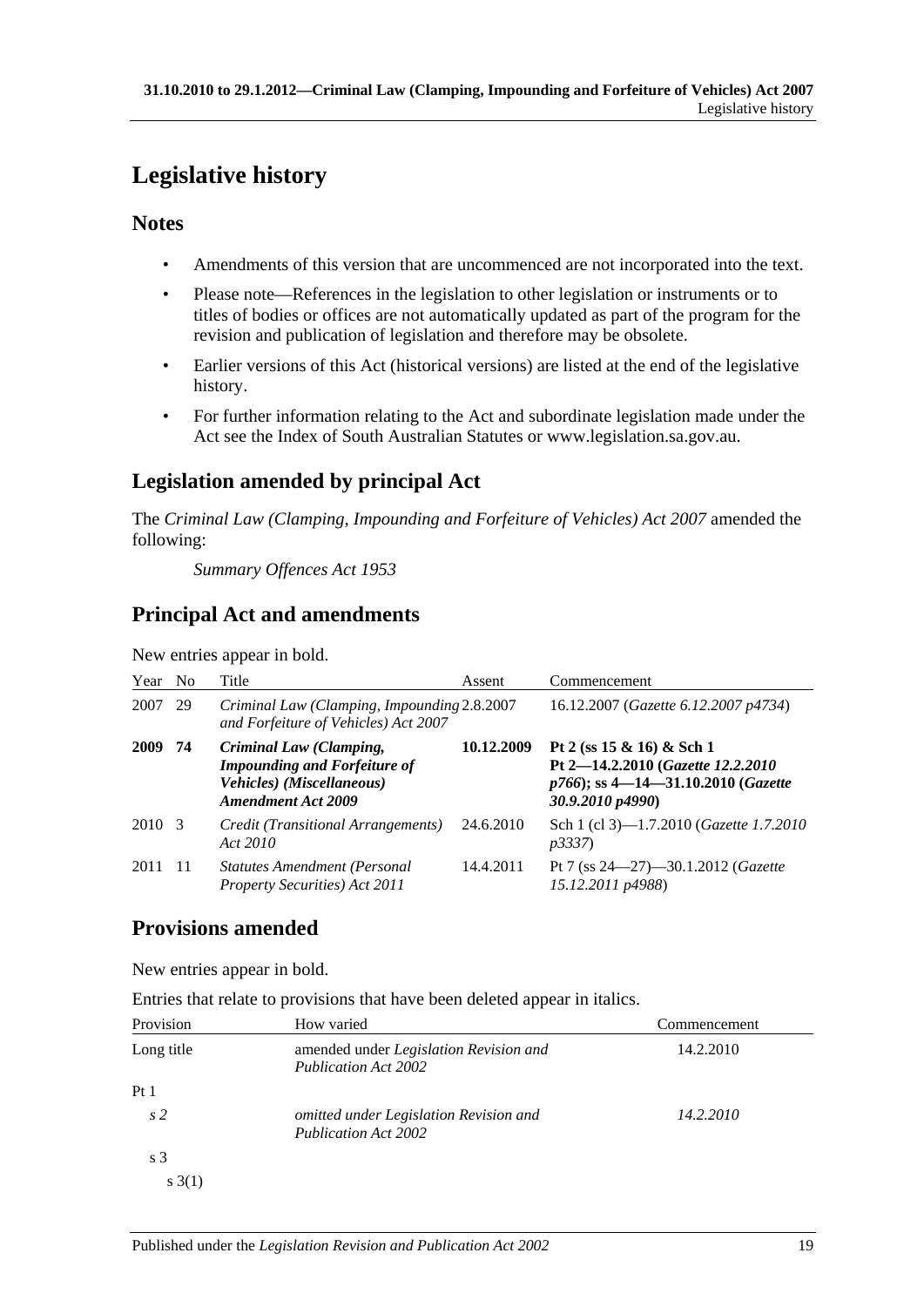#### **Criminal Law (Clamping, Impounding and Forfeiture of Vehicles) Act 2007—31.10.2010 to 29.1.2012** Legislative history

| credit provider               | amended by 3/2010 Sch 1 cl 3                      | 1.7.2010   |
|-------------------------------|---------------------------------------------------|------------|
|                               | forfeiture offence inserted by $74/2009$ s $4(1)$ | 31.10.2010 |
|                               | prescribed offence amended by 74/2009 s 4(2)      | 31.10.2010 |
| Pt 2                          |                                                   |            |
| s <sub>5</sub>                |                                                   |            |
| s 5(5)                        | amended by $74/2009$ s $5(1)$                     | 31.10.2010 |
| $s\,5(6)$                     | amended by 74/2009 s 5(2), (3)                    | 31.10.2010 |
| s <sub>6</sub>                | amended by 74/2009 s 6                            | 31.10.2010 |
| s <sub>7</sub>                |                                                   |            |
| s(7(2)                        | amended by 74/2009 s 7                            | 31.10.2010 |
| s <sub>8</sub>                |                                                   |            |
| s(1)                          | substituted by $74/2009$ s $8(1)$                 | 31.10.2010 |
| s(2)                          | amended by 74/2009 s 8(2)                         | 31.10.2010 |
| s $8(2a)$ (2d)                | inserted by 74/2009 s 8(3)                        | 31.10.2010 |
| s(3)                          | amended by $74/2009$ s $8(4)$ , (5)               | 31.10.2010 |
| s 8(4)                        |                                                   |            |
| custody of a motor<br>vehicle | person entitled to inserted by $74/2009$ s $8(6)$ | 31.10.2010 |
| Pt 3                          |                                                   |            |
| s 11                          | amended by 74/2009 s 9                            | 31.10.2010 |
| s <sub>12</sub>               |                                                   |            |
| s 12(1)                       | amended by 74/2009 s 10(1)                        | 31.10.2010 |
| $s\ 12(1a)$                   | inserted by $74/2009$ s $10(2)$                   | 31.10.2010 |
| Pt 4                          |                                                   |            |
| s <sub>14</sub>               |                                                   |            |
| s 14(1)                       | amended by 74/2009 s 11(1)                        | 31.10.2010 |
| s 14(2)                       | substituted by $74/2009$ s $11(2)$                | 31.10.2010 |
| s 14(4)                       | substituted by 74/2009 s 11(3)                    | 31.10.2010 |
| s 14(6)                       | substituted by 74/2009 s 11(4)                    | 31.10.2010 |
| s 14(11)                      | inserted by 74/2009 s 11(5)                       | 31.10.2010 |
| s 16                          |                                                   |            |
| s 16(1)                       | amended by 74/2009 s 12(1)                        | 31.10.2010 |
| s 16(3)                       | amended by 74/2009 s 12(2), (3)                   | 31.10.2010 |
| s 17                          |                                                   |            |
| s 17(1)                       | amended by 74/2009 s 13                           | 31.10.2010 |
| $Pt\,5$                       |                                                   |            |
| s 18                          |                                                   |            |
| s 18(3)                       | inserted by 74/2009 s 14                          | 31.10.2010 |
| s 20                          |                                                   |            |
| s $20(1)$ and $(2)$           | amended by 74/2009 s 15(1)                        | 14.2.2010  |
| $s \ 20(3)$                   | amended by 74/2009 s 15(2), (3)                   | 14.2.2010  |
| $s \ 20(4)$                   | substituted by $74/2009$ s $15(4)$                | 14.2.2010  |